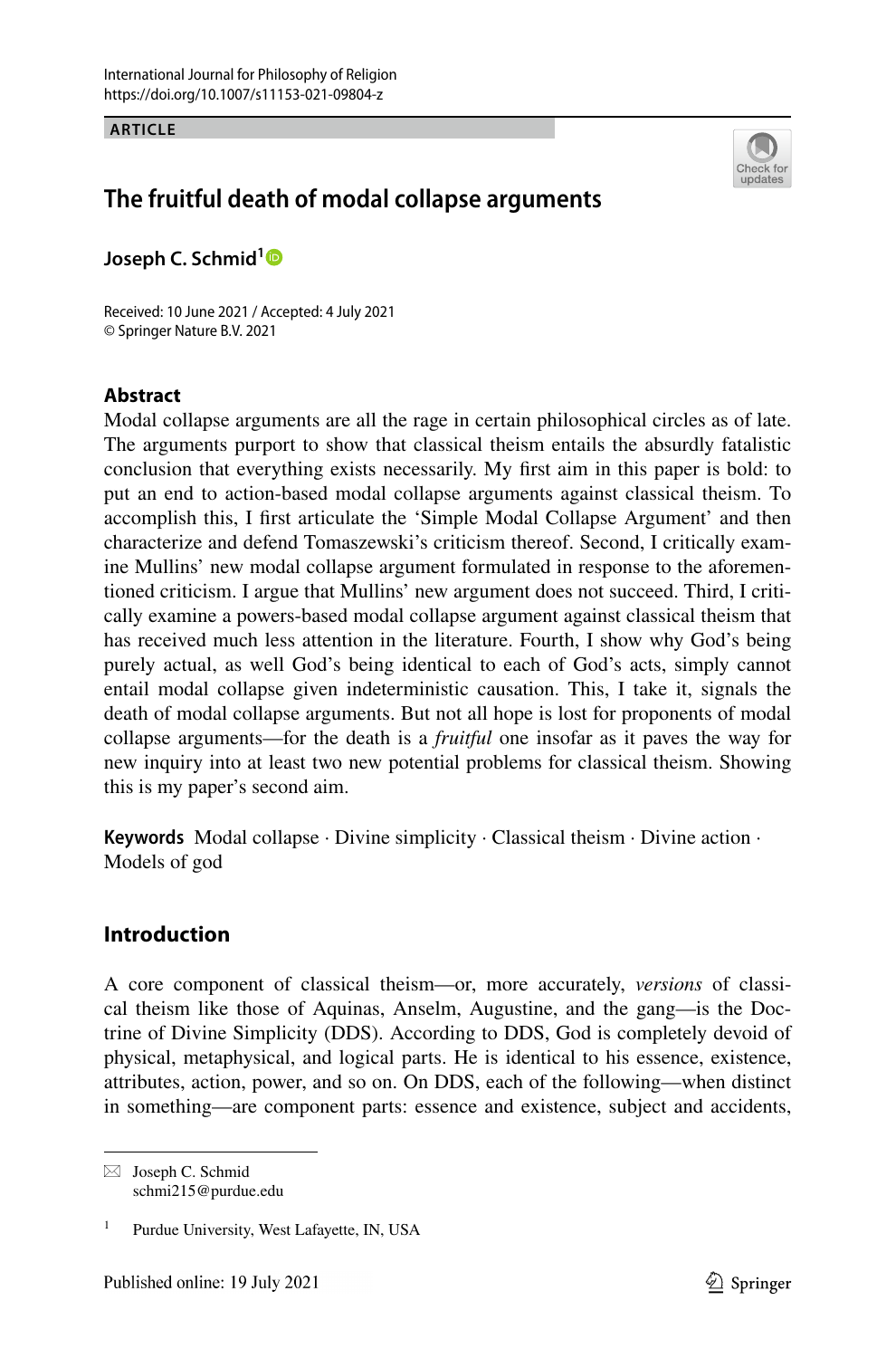individual and its essence, individual and its properties, act and potency, and agent and the agent's actions.<sup>[1](#page-1-0)</sup> As Katherin Rogers puts it, DDS "denies that God has any properties at all. God is an act… an eternal, immutable, absolutely simple act. … God simply is an act, and all the words we use to describe God refer to this act" (1996, p. 166).

In the context of DDS,  $x$  is part of S just in case (i)  $x$  is some positive ontological item intrinsic to S and (ii) x is not identical to  $S<sup>2</sup>$  More simply (and applied to God), "[a]nything intrinsic to God is identical to God" (Fakhri [2021](#page-18-0)). This understanding of parts accords with how DDS is traditionally articulated. As Augustine famously put it, God *is* what he *has* (Augustine [1887](#page-18-1), XI, 10). Similarly with Anselm: "you [God] are whatever you are... you are the very life by which you live, the wisdom by which you are wise, the very goodness by which you are good" (Anselm [2001,](#page-18-2) ch. 12). Vallicella ([2019\)](#page-19-0) similarly follows suit: "God is ontologically simple… there is nothing intrinsic to God that is distinct from God." Other scholars are similarly explicit about this conception of parthood in relation to  $DDS<sup>3</sup>$  $DDS<sup>3</sup>$  $DDS<sup>3</sup>$  In motto form: whatever is *in* God *is* God.

But if everything in God *is* God, such that all of God's acts are numerically identical to one another and to God himself, a problem seems to arise. For one of God's acts is the act of creation, which (according to classical theism) extends to any positive ontological item distinct from God.[4](#page-1-3) But in that case, God is numerically identical to God's act of creation. And from this it seems to follow that—since *God* exists of metaphysical necessity—God's *act of creation* likewise exists of metaphysical necessity. And if God's act of creation exists of metaphysical necessity, then it would seem to follow that *everything* is metaphysically necessary. It would seem that contingency is vanquished from the world. All modal categories collapse into a single category: metaphysical necessity.<sup>[5](#page-1-4)</sup>

<span id="page-1-0"></span><sup>&</sup>lt;sup>1</sup> Hughes ([2018,](#page-19-1) p. 2), Bergmann and Brower [\(2006](#page-18-3), pp. 359–360), Dolezal [\(2017](#page-18-4), pp. 41–42), Duby ([2016,](#page-18-5) p. 2), Mullins ([2021\)](#page-19-2).

<span id="page-1-1"></span><sup>&</sup>lt;sup>2</sup> Two notes. First, a positive ontological item is anything that exists (has being or reality). Second, what *intrinsicality* consists in is a matter of debate. We can make do with an intuitive understanding thereof, since nothing in my paper hangs on a precise and formalized account. I follow David Lewis's classic articulation: "We distinguish intrinsic properties, which things have in virtue of the way they themselves are, from extrinsic properties, which they have in virtue of their relations or lack of relations to other things" (Lewis, [1986](#page-19-3), p. 61). Intrinsic properties (else: predicates), then, characterize something as it is *in itself*, without reference to things wholly apart from or outside of or disjoint from the thing in question. By contrast, extrinsic properties (else: predicates) characterize something as it is in relation or connection with something wholly apart from or outside it (or as it fails to be so related). For an overview of debates concerning intrinsicality and extrinsicality, see Marshall and Weatherson ([2018\)](#page-19-4).

<span id="page-1-2"></span><sup>&</sup>lt;sup>3</sup> This understanding of parts in connection with DDS is explicit in Spencer [\(2017](#page-19-5), p. 123), Brower ([2009,](#page-18-6) p. 105), Stump ([2013,](#page-19-6) p. 33), Grant [\(2012](#page-18-7), p. 254), Schmid and Mullins [\(2021](#page-19-7)), Leftow [\(2015](#page-19-8), p. 48), Sijuwade ([2021\)](#page-19-9), and Dolezal [\(2011](#page-18-8), p. xvii), *inter alia*.

<span id="page-1-3"></span><sup>4</sup> Rogers ([1996,](#page-19-10) p. 167), Bergmann and Brower ([2006,](#page-18-3) p. 361), Grant [\(2019](#page-18-9), ch. 1).

<span id="page-1-4"></span> $<sup>5</sup>$  First, a note. I follow the standard usages of possibility, contingency, and necessity in modal collapse</sup> debates. I shall also use possible worlds as a semantic device without ontological import. As I use it, a possible world is just a complete, maximal, or total way reality could be. Second, some defnitions. Something exists (obtains, is true) *contingently* if and only if it exists (obtains, is true) in some possible worlds but not others. In other words, it is possibly *within* reality, but it is also possibly *absent* from reality. It *can* fail to exist (obtain, be true). By contrast, something exists (obtains, is true) *necessarily* if and only if it exists (obtains, is true) in all possible worlds. It *must* be in reality; it cannot fail to exist.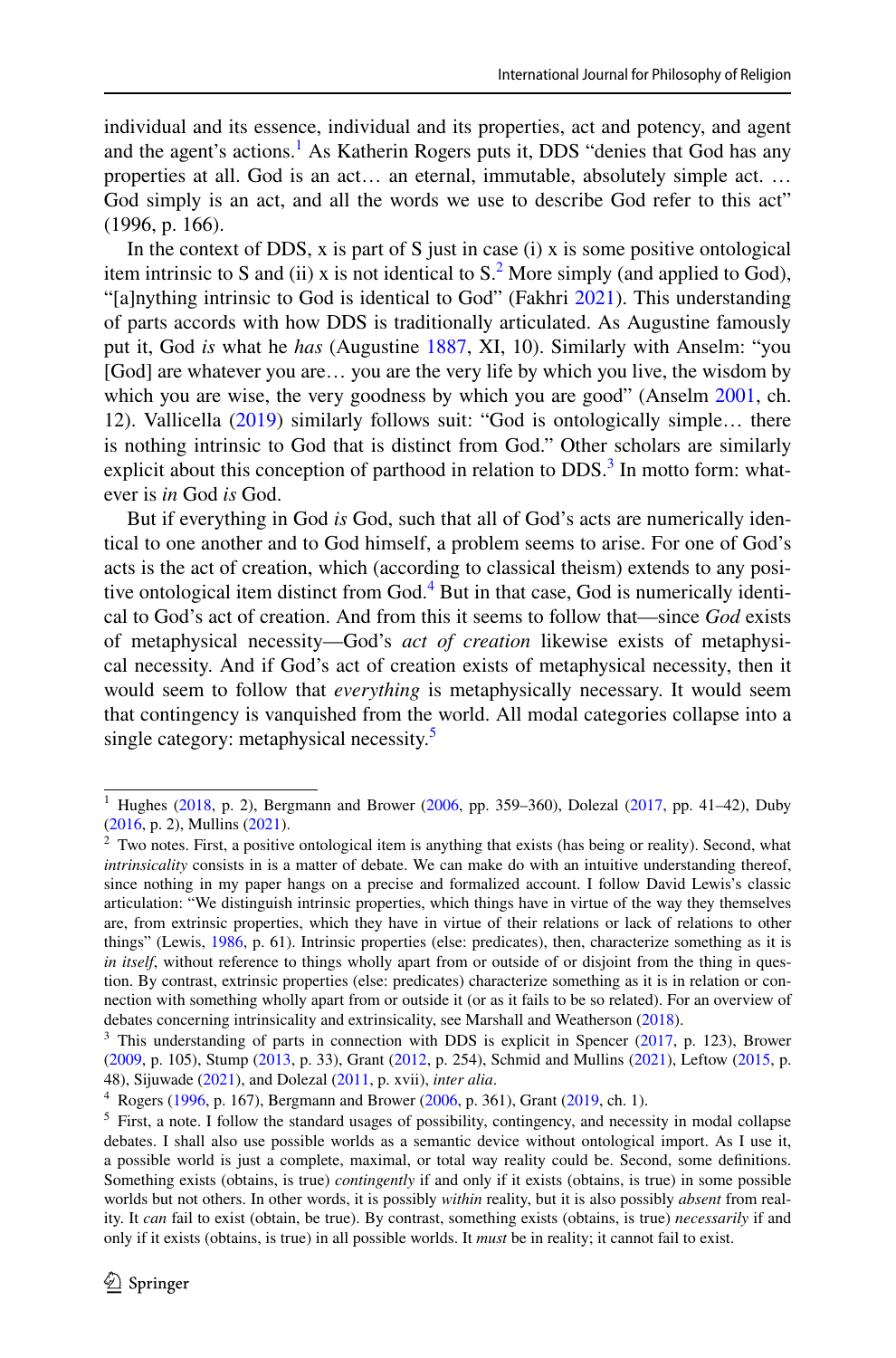This problem is the (in)famous *modal collapse objection* to classical theism. Ryan Mullins aptly summarizes the argument as follows:

Does divine simplicity entail a modal collapse? Yes. … On divine simplicity God's essence is identical to His existence. Also, God's one simple act is identical to His essence/existence. God's act of creation is identical to this one simple act, and so identical to God's essence/existence. God exists of absolute necessity. So His act of creation is of absolute necessity since it is identical to His essence/existence. (Mullins, [2016](#page-19-11), p. 138)

Similar arguments are found in Mullins ([2013\)](#page-19-12), Leftow ([2015,](#page-19-8) p. 48), and Moreland and Craig ([2003,](#page-19-13) p. 525). The argument in each of these cases reasons from the necessity of God's act of willing creation to the necessity of everything in creation. (Leftow, though, does not *endorse* the argument.)

This objection to divine simplicity is all the rage as of late in some philosophy of religion circles. According to Tomaszewski [\(2019](#page-19-14)), the modal collapse argument rests on an invalid substitution of a non-rigid singular term ('God's act of creation') for a rigid proper name ('God') in a referentially opaque or intensional context. Waldrop (Forthcoming) responds to Tomaszewski by offering a number of valid reformulations of the argument that rigidify the singular term 'God's act of creation' through the addition of an essentiality thesis (E), according to which "necessarily, something is a divine creative act only if it is essentially the unique divine creative act" (Waldrop, Forthcoming). Mullins ([2021\)](#page-19-2) also responds to Tomaszewski by formulating the argument in a way that, by Mullins' lights, preserves validity while delivering modal collapse from the core commitments of DDS.

Nemes ([2020\)](#page-19-15) argues that the modal collapse argument presupposes (what he terms) the *diference principle*, according to which any diference in efect (across worlds) presupposes a diference in cause (across worlds). But for Nemes, a classical theist is well within their epistemic rights in simply rejecting this principle. Fakhri [\(2021](#page-18-0)) develops a similar line of thought but uses it to *defend* (a version of) the modal collapse argument. According to Fakhri, non-classical theistic models of God enjoy an explanatory advantage over classical theism. This is because non-classical theistic models can preserve the principle that diferences in efects require diferences in the cause by holding that cross-world diferences in creation are caused by numerically distinct acts of divine will. And these diferences in God's will across worlds are *non-causally* explained by diferent *reasons* across worlds. Neither a multiplicity of reasons nor numerically distinct acts of will are open to the clas-sical theist (as they introduce multiplicity into the Godhead, contra DDS).<sup>[6](#page-2-0)</sup> Thus,

<span id="page-2-0"></span><sup>6</sup> Assuming, of course, that reasons are or would be *mental items* of some kind and, hence, positive ontological items intrinsic to but distinct from God.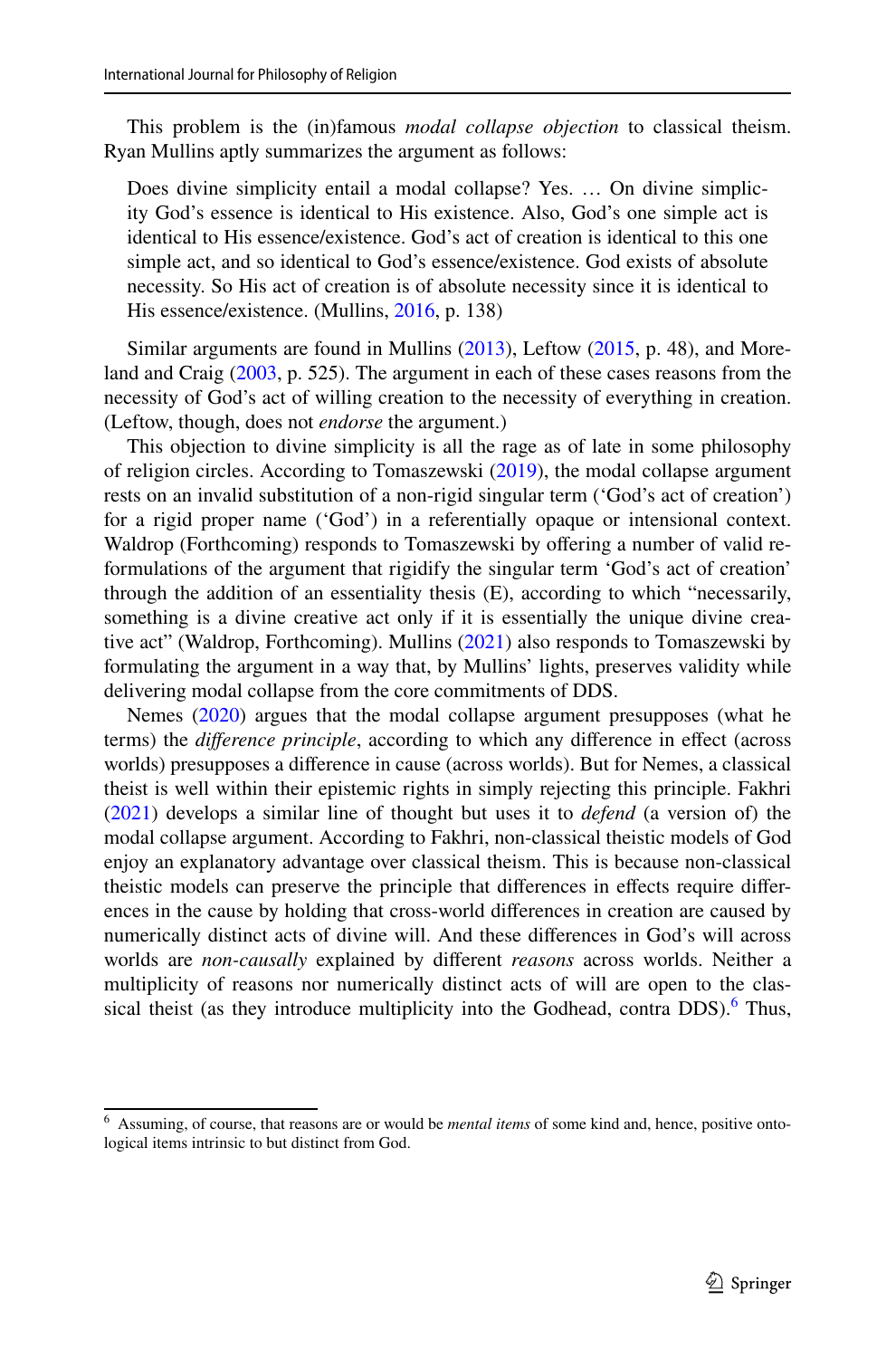non-classical theistic models are explanatorily superior to classical theistic ones—or so Fakhri argues.<sup>[7](#page-3-0)</sup>

My general aim in this paper is to advance this blossoming debate on the modal collapse argument. First, I articulate and assess what I call the 'Simple Modal Collapse Argument' (§2). Second, I critically examine Mullins' [\(2021](#page-19-2)) new modal collapse argument (§3). Third, I critically examine a powers-based modal collapse argument against classical theism that has received much less attention in the literature (§4). Fourth, I show why God's being purely actual, as well God's being identical to each of God's acts, simply cannot entail modal collapse given indeterministic causation (§5). This death of modal collapse arguments, though, is a *fruitful* one insofar as it paves the way for inquiry into new potential problems for classical theism. I sketch and motivate, but do not defend, these new potential problems in (§6). The hope is that future work in the debate over models of God will move beyond modal collapse arguments and focus on (*inter alia*) these new problems that result from the death of modal collapse arguments.

Without further ado, let's proceed to §2.

## **Simple modal collapse argument**

The Simple Modal Collapse Argument (SMCA) reasons from the identity of God and each of God's acts (and, in particular, God's *creative* act) to the necessity of creation. ('Creation' includes *everything* in creation.) There are two ways to motivate the inference from the identity of God and God's acts to the necessity of creation: (i) from the intersubstitutability of identicals or co-referential terms and (ii) from Leibniz's Law. Let's consider each in turn.

#### **Intersubstitutability of identicals**

The SMCA based on the intersubstitutability of identicals can be formulated as follows (Tomaszewski, [2019,](#page-19-14) p. 277):

- 1. Necessarily, God exists.
- 2. God is identical to God's act of creation.
- 3. Necessarily, God's act of creation exists.

The inference from  $(1)$  and  $(2)$  to  $(3)$ , according to the intersubstitutability of identicals version of the SMCA, relies on the principle that if 'God' refers to one and the same thing as 'God's act of creation'—as captured in (2)—then the latter can be

<span id="page-3-0"></span><sup>7</sup> Modal collapse arguments have been developed that also focus on God's *knowledge*. For treatments, see Schmid and Mullins ([2021\)](#page-19-7), Grant [\(2012](#page-18-7)), Grant and Spencer [\(2015](#page-18-10)), and Moreland and Craig [\(2003](#page-19-13), p. 525). I will only be focusing on modal collapse arguments based either on God's pure actuality or else God's identity with God's acts. Thus, when I say 'the modal collapse argument', I only mean this latter type of modal collapse argument.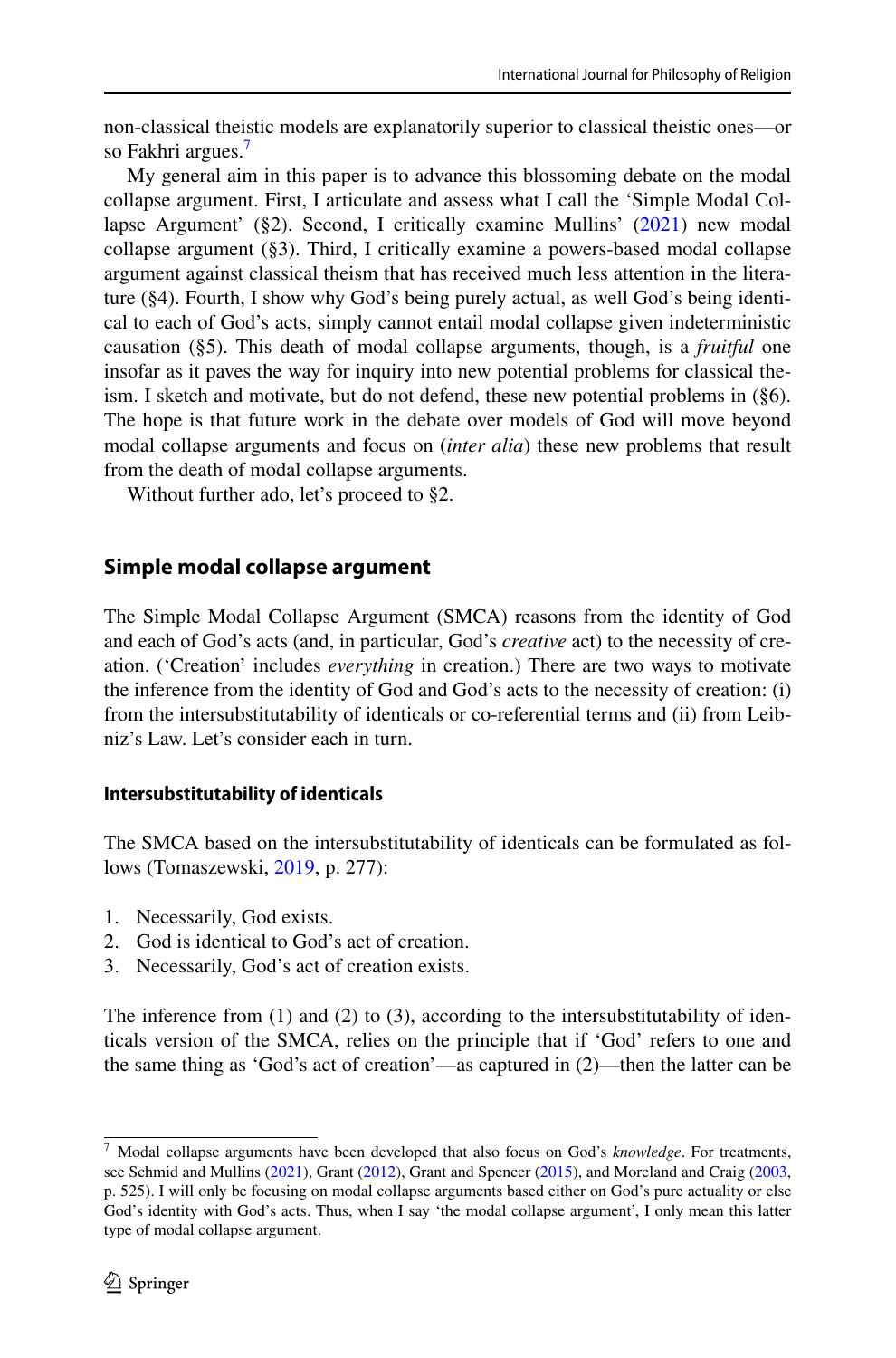substituted for the former into premise (1) without (potentially) changing the truth value of the sentence as a whole.

The problem, though—as pointed out by Tomaszewski ([2019\)](#page-19-14)—is that the linguistic context at hand is precisely one in which the intersubstitutability of co-referring expressions *salva veritate* fails. More to the point, the linguistic context of (1) is an *intensional* context by dint of being a *modal* context. Intensional contexts are ones wherein one cannot intersubstitute co-referring expressions without potentially changing the truth value of the relevant sentence. The problem with the above argument, then, is that it illicitly substitutes expressions within an intensional or referentially opaque context.

This version of the SMCA argument, then, is no good. It mistakenly assumes, based on an identity claim fanked by non-rigid and rigid designators, that a substitution of such designators in a modal (and, hence, *intensional*) context will preserve truth. A *valid* argument only arises if we *rigidify* (i.e., make rigid) the description 'the divine creative act' or the singular term 'God's creative act' in some way. But at least on the ways canvassed in Tomaszewski ([2019\)](#page-19-14), such ways either render the argument unsound or question-begging (since no classical theist would grant that 'the divine creative act' rigidly designates God or that God necessarily satisfes the description 'the divine creative act', for that *just means* that God necessarily creates).

But the intersubstitutability version of SMCA won't go down without a fght. Consider God's *actual* act of creation.<sup>[8](#page-4-0)</sup> On DDS, God is numerically identical to God's actual act of creation. And unlike premise (2) in the original argument, the expression 'God's actual act of creation' picks out the very same act in all possible worlds. The expression, in other words, *rigidly designates* God.<sup>[9](#page-4-1)</sup> With this in hand, we can modify premises (2) and (3) as follows (cf. Waldrop, Forthcoming):

- 1. Necessarily, God exists.
- 2\*. God is identical to God's actual act of creation.
- 3\*. Necessarily, God's actual act of creation exists.

This argument is, indeed, valid. Nor is there any untoward question-begging here on DDS, there can be no distinction between God and God's actual creative act, for that would introduce a composition of agent and action in God. The argument, then—by the classical theist's own lights—is sound. The question is whether  $(3^*)$ entails modal collapse.

Here's the crux: if God's creative act is deterministic—i.e., if God's creative act necessitates its efect—then modal collapse straightforwardly ensues in conjunction with (3<sup>\*</sup>). For God's actual creative act brings about everything numerically distinct from God. Hence, given the *necessity* of said act and the fact that causal acts

<span id="page-4-0"></span><sup>8</sup> I am thankful to an anonymous referee for bringing this line of response to my attention. See Waldrop (Forthcoming) for a further discussion of ways to rigidify 'God's act of creation', including various additions of actuality operators and an essentiality thesis.

<span id="page-4-1"></span><sup>&</sup>lt;sup>9</sup> Definite descriptions and singular terms, when indexed to a designated world by an actuality operator, become rigid. Cf. Waldrop (Forthcoming) and Kaplan ([1979\)](#page-19-16).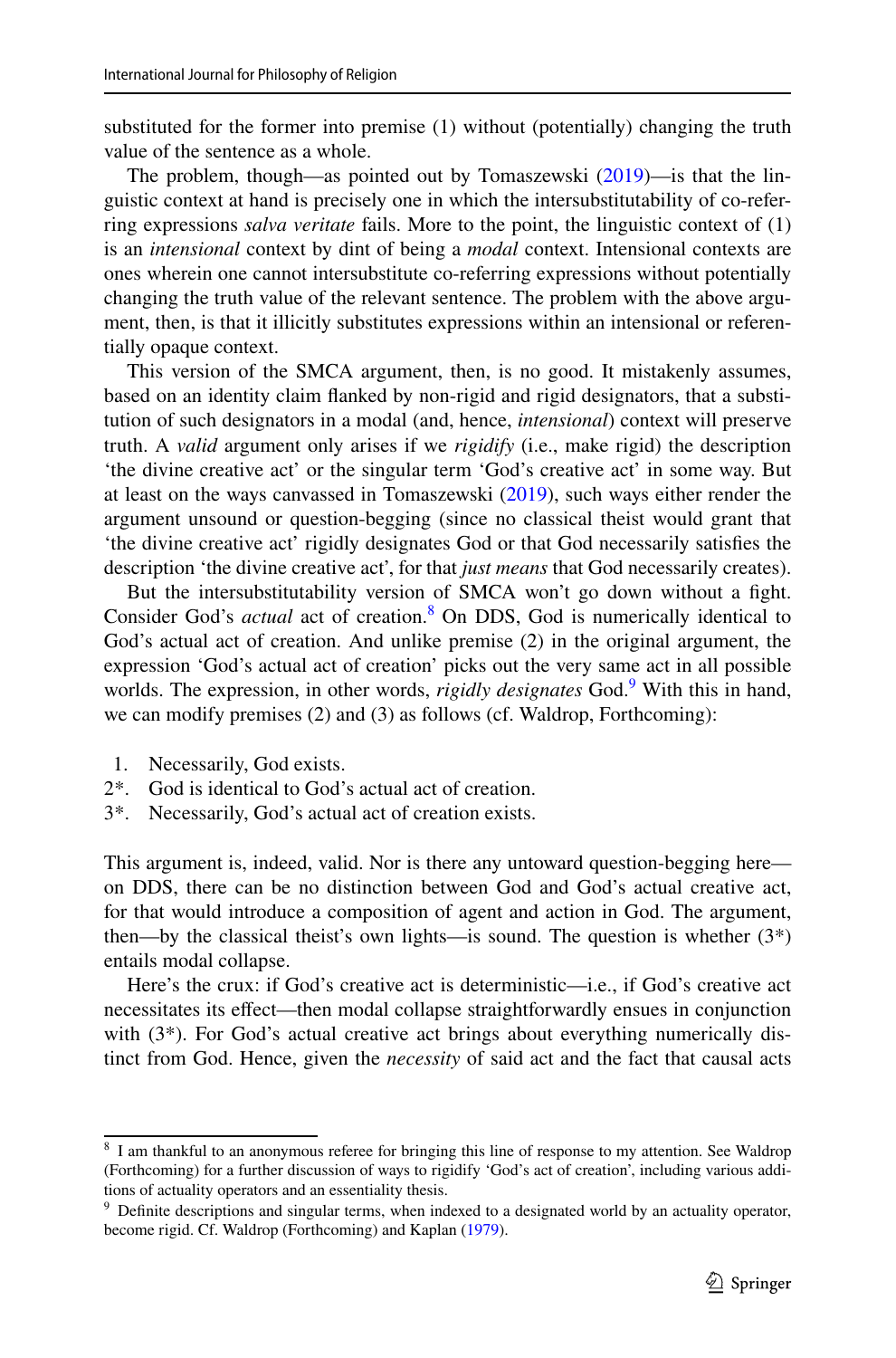*necessitate* what they bring about, a simple application of the distribution axiom entails that everything numerically distinct from God is likewise necessary. The argument:

- 4. Necessarily, God's actual act of creation exists.
- 5. Necessarily, if God's actual act of creation exists, the actual creation exists.<sup>[10](#page-5-0)</sup>
- 6. Necessarily, the actual creation exists.

Premise  $(4)$  is identical to  $(3^*)$ , which was established above. Premise  $(5)$  asserts that the causal link between God's actual creative act and the actual world is deterministic: God's actual act of creation (i.e., God's actual willing that the actual creation exist) necessitates or determines the existence of the actual creation. This necessitation or determinism is represented by the necessary conditional statement in  $(5)$ .<sup>11</sup> The conclusion, (6), follows from (4) and (5) by the distribution axiom. And (6) clearly entails modal collapse.

The *only* way for the classical theist to avert modal collapse, then, is to deny premise (5). Thus, the classical theist can only avert modal collapse if God's act merely *indeterministically* produces its effects. Across all possible worlds, God's one, simple act remains utterly the same, whereas the various created outcomes are diferent.

I have just argued that the classical theist can avoid modal collapse only if God's act indeterministically produces its effects. I will argue in §5 that this is actually a *biconditional*: the classical theist can avoid modal collapse *if and only if* God's act indeterministically produces its efects. This biconditional not only signals the death of modal collapse arguments (insofar as it shows that the classical theist *can* avert modal collapse while retaining their classical theism), but it also undergirds new problems that may accrue to classical theism (insofar as classical theists *must* avert modal collapse in this manner, saddled with all its accompanying costs).

But let's not get ahead of ourselves. Before establishing the biconditional, we have some other modal collapse arguments to cover.

#### **Leibniz's law**

In simplest terms, Leibniz's Law says that for every x and every y, if  $x = y$ , then for any feature F,  $F(x)$  if and only if  $F(y)$ . This is uncontroversial—if x and y are *one and the same thing*, they obviously cannot difer in their properties, including their modal status. (It would be more accurate to say 'it' than 'they', but set that aside.) If they did so differ, then  $(e.g.)$  one and the same thing would be both necessary and non-necessary, which is absurd.

<span id="page-5-0"></span><sup>10</sup> Here, 'the actual creation' *rigidly* designates *this particular creation we actually inhabit*.

<span id="page-5-1"></span><sup>&</sup>lt;sup>11</sup> Deterministic causation occurs just in case it is impossible that the cause C occurs without its effect E. In other words,  $\langle$  ~possibly, C and ~E >. This is equivalent to:  $\langle$  necessarily, ~(C and ~E) >, which in turn is equivalent to  $\lt$  necessarily, if C, then  $E$   $\gt$ . Given that God's actual act of creation is the cause of the actual creation, it follows that (5) accurately represents the relevant deterministic causal link.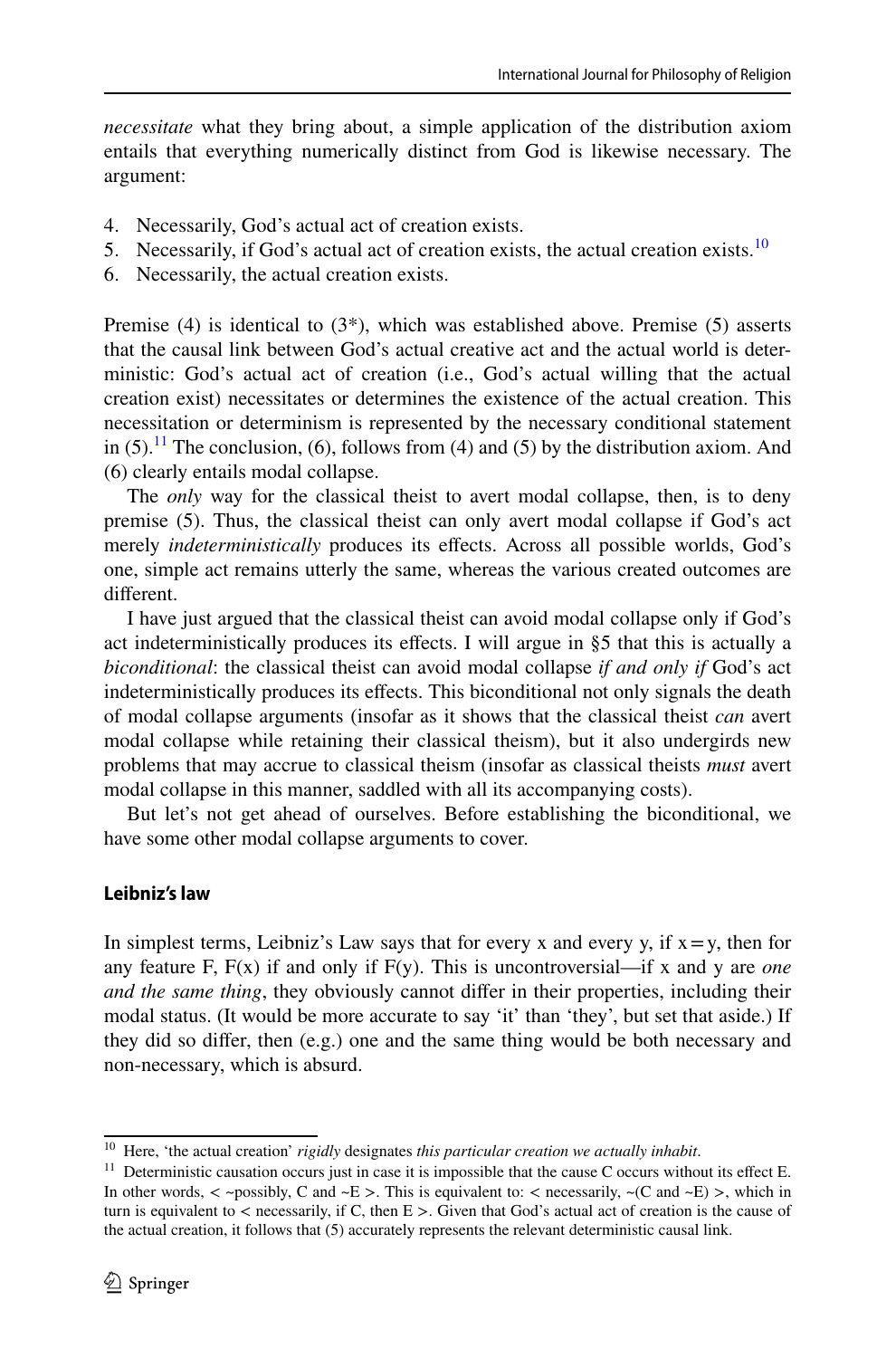Leibniz's Law forms the basis of a second version of SMCA. According to DDS, God is numerically identical with his act of creation. But God exists of metaphysical necessity. But since x's being identical with y entails that x and y share the same modal status (per Leibniz's Law), it follows that God's act of creation exists of metaphysical necessity. But if God's act of creation exists of metaphysical necessity, so the argument goes, *creation itself* likewise exists of metaphysical necessity.

The problem with this version of the argument is that the metaphysical necessity of creation simply does not follow from the fact that God's act of creation exists of metaphysical necessity. It is true, under classical theism, that God's act of creation exists of metaphysical necessity. For the *entity* designated by 'God's act of creation' does, indeed, exist of metaphysical necessity. But more is needed, as Tomaszewski  $(2019, pp. 281–283)$  $(2019, pp. 281–283)$  points out, to entail  $\lt$  necessarily, there exists a divine creative act > than the mere fact that < necessarily, there exists the entity designated by 'the divine creative act'  $>$ . It must also be true that 'the divine creative act' "designates" that entity in every possible world. But clearly it doesn't", since in some worlds God *refrains* from creating and hence is not designated by the relevant defnite description (*ibid*, p. 281).

The Leibniz's Law version of the modal collapse argument, then, doesn't work either. But Mullins ([2021\)](#page-19-2) responds to such criticisms with an argument that, by Mullins' lights, (i) is valid, (ii) secures the fatalistic conclusion, and (iii) is based on the core tenets of DDS. It is to this response that I turn next.

# **Mullins' new formulation**

After providing the syllogized version of Mullins' modal collapse argument derived from Mullins ([2021,](#page-19-2) pp. 94–95), I will unpack Mullins' justifcation for the premises. I will also critically evaluate the argument. Here is Mullins' [\(2021](#page-19-2), pp. 94–95) formulation:

*M1* If God intentionally acts to actualize this world, then this world cannot possibly fail to obtain.

*M2* If God's intentional act to actualize this world is absolutely necessary, then this world exists of absolute necessity.

*M3* God's existence is absolutely necessary.

*M4* Anything that is identical to God's existence must be absolutely necessary.

*M5* All of God's intentional actions are identical to each other such that there is only one divine act.

*M6* God's one divine act is identical to God's existence.

*M7* God's one divine act is absolutely necessary. (M3–M6)

*M8* God's intentional act to actualize this world is absolutely necessary. (M7)

*M9* This world exists of absolute necessity. (M2, M8)

According to Mullins, (M1) expresses the infallibility of omnipotence: God's willing something to obtain strictly entails that the thing obtain; it is impossible that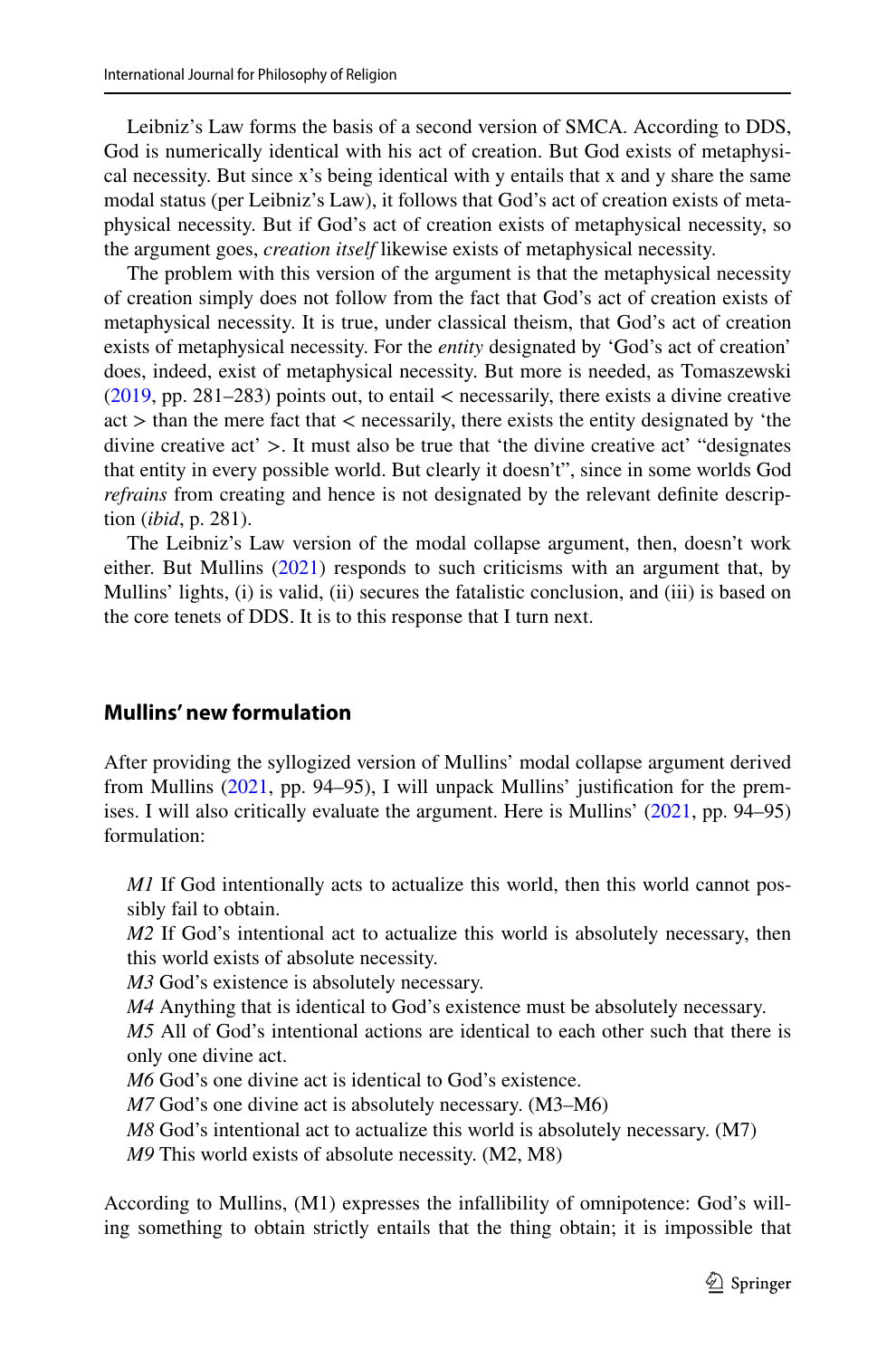both (i) God wills that some state of afairs x obtain but (ii) x fails to obtain. *God's willing something* necessarily entails its obtaining. So far, so good.

Mullins then points out, rightly, that (M3) is an explicit commitment of classical theism while (M5) and (M6) are explicit commitments of DDS. Mullins also writes that "(M4) is true on pain of violating identity" (2021, p. 94). The idea here is familiar: if x and y are identical, then x and y share the same modal status. For if x and y difer in their modal status, then one and the same thing would be both necessary and non-necessary, or possible and not possible, or contingent and noncontingent. And this is absurd. Hence, if x and y are identical, then x and y share the same modal status. Hence, anything that is identical to God's existence must be absolutely necessary, given that God's existence is *itself* absolutely necessary. This is just Leibniz's Law.

Trouble arises, though, when we consider (M2). In particular, (M2) commits essentially the same mistake that the Leibniz's Law version of SMCA commits. (M2) states that if God's intentional act to actualize this world is absolutely necessary, then this world exists of absolute necessity. But this is a non-sequitur. All we can infer from  $\lt$  the divine intentional act to actualize this world is absolutely necessary > is that *the entity designated by* 'the divine intentional act to actualize this world' exists of metaphysical necessity. And this much is true, under classical theism: God is identical to God's intentional act(s), and so the entity designated by the relevant expression exists of metaphysical necessity. But *more is needed* to entail that < necessarily, there exists the divine intentional act to actualize this world > than the mere fact that < necessarily, there exists the entity designated by 'the divine intentional act to actualize this world' >. It must *also* be true that 'the divine intentional act to actualize this world' designates that entity in *every possible world*. But upon adding *this* assumption to the argument, the argument becomes question-begging against the classical theist. For to say that 'the divine intentional act to actualize this world' designates God in every possible world *just is* to assert that necessarily, God creates this world. And yet this is precisely what was in need of demonstration.

To further drive home the point, consider the following parody argument<sup>12</sup>:

 $MI^*$  <The infallibly omnipotent creator of this world exists > necessarily entails <this world exists>.

*M2\** If the infallibly omnipotent creator of this world exists of absolute necessity, then this world exists of absolute necessity.

*M3\** God exists of absolute necessity.

*M4\** If God is identical to x, then x exists of absolute necessity. (M3\*, Leibniz's Law)

*M5\** God is identical to the infallibly omnipotent creator of this world.

*M6\** The infallibly omnipotent creator of this world exists of absolute necessity. (M4\*, M5\*)

*M7\** This world exists of absolute necessity. (M2\*, M6\*)

<span id="page-7-0"></span> $12$  This is my own parody argument, but the idea of a parody along similar lines is found in Tomaszewski ([2019\)](#page-19-14).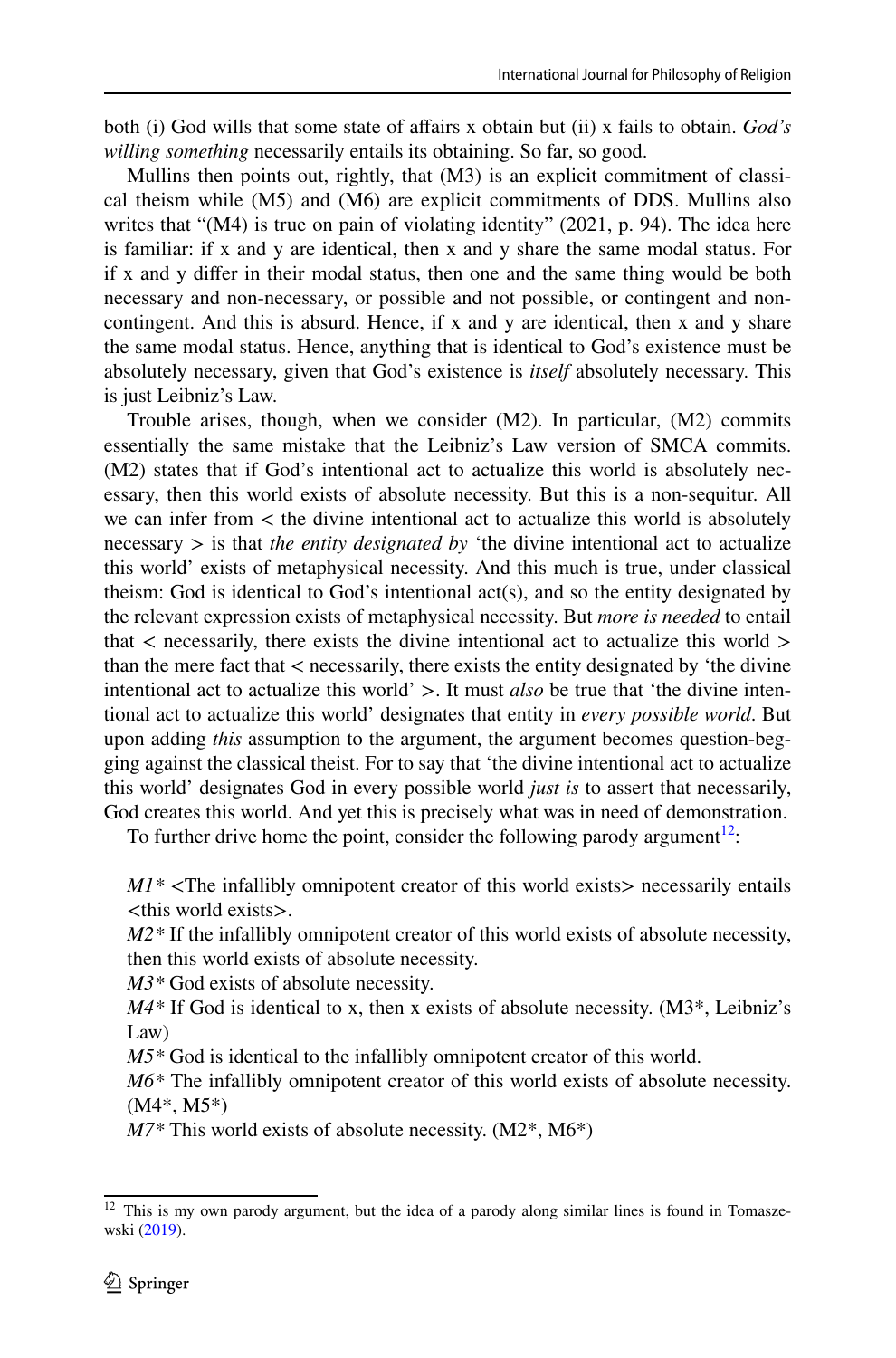Let's proceed through the premises.  $(M1*)$  simply follows from the infallibility of omnipotence and is clearly on epistemic par with  $(M1)$ .  $(M3^*)$  is simply a commitment of traditional theism<sup>13</sup> no less than the classical theism.  $(M4*)$  follows from (M3\*) and Leibniz's Law just as much as (M4) follows from (M3) and Leibniz's Law. Now, (M5\*) is simply a commitment of traditional theism. God *is* the infallibly omnipotent creator of this world. If I asked the traditional theist to point to the individual that is the infallibly omnipotent creator of this world, the traditional theist would point to *God*. If God isn't the infallibly omnipotent creator of this world, then either this world is uncreated, or else the creator of the world isn't infallibly omnipotent, or else there is some other being (not God!) that is the infallibly omnipotent creator of the world. But each of these options is explicitly rejected by traditional theism. And (M6\*) and (M7\*) simply follow from already-canvassed premises. The only premise left is  $(M2^*)$ . Now, as the reader can guess, I reject  $(M2^*)$  for the reasons canvassed earlier as applied to Mullins' (M2). What's important to note for present purposes is that the two are exactly parallel: both take expressions that designate a necessarily existent thing and infer, on the basis of (i) their designating *necessary* things and (ii) designating them in a way that entails the existence of this world, that this world exists of absolute necessity.

As I hope can be seen, then, Mullins' argument delivers the exact same fatalistic conclusion merely from the commitments of traditional theism *as such*—not merely classical theism, but *any* view on which God exists necessarily and is the infallibly omnipotent creator of this world. Thus, if *classical* theists face Mullins' ([2021\)](#page-19-2) modal collapse argument, *all* traditional theists do. But this is the wrong result—it indicates that we went wrong *somewhere* in our line of reasoning. And I aver that it is precisely  $(M2^*)$  (and, hence,  $(M2)$ ) where we went wrong.

In particular, the consequent of  $(M2^*)$  simply doesn't follow from its antecedent. All we can infer from < the infallibly omnipotent creator of this world exists of absolute necessity > is that *the entity designated by* 'the infallibly omnipotent creator of this world' exists of metaphysical necessity. And this much is true, under traditional theism: God is identical to the infallibly omnipotent creator of this world, and so the entity designated by the relevant expression exists of metaphysical necessity. But *more is needed* to entail that < necessarily, there exists the infallibly omnipotent creator of this world  $>$  than the mere fact that  $<$  necessarily, there exists the entity designated by 'the infallibly omnipotent creator of this world' >. It must *also* be true that 'the infallibly omnipotent creator of this world' designates that entity in *every possible world*. But upon adding *this* assumption to the argument, the argument becomes fatly question-begging against the traditional theist. For to say that 'the infallibly omnipotent creator of this world' designates God in every possible world *just is* to assert that necessarily, God creates this world. And yet this is precisely what was in need of demonstration in the parody argument.

<span id="page-8-0"></span><sup>&</sup>lt;sup>13</sup> As I use it, *traditional theism* is different from classical theism. Traditional theism (again, as I use it) is simply the core theistic claims common to most (if not all) models of the theistic God—God is (i) infallibly omnipotent, (ii) omniscient, (iii) perfectly good, (iv) necessarily existent, and (v) the creator of the concrete world.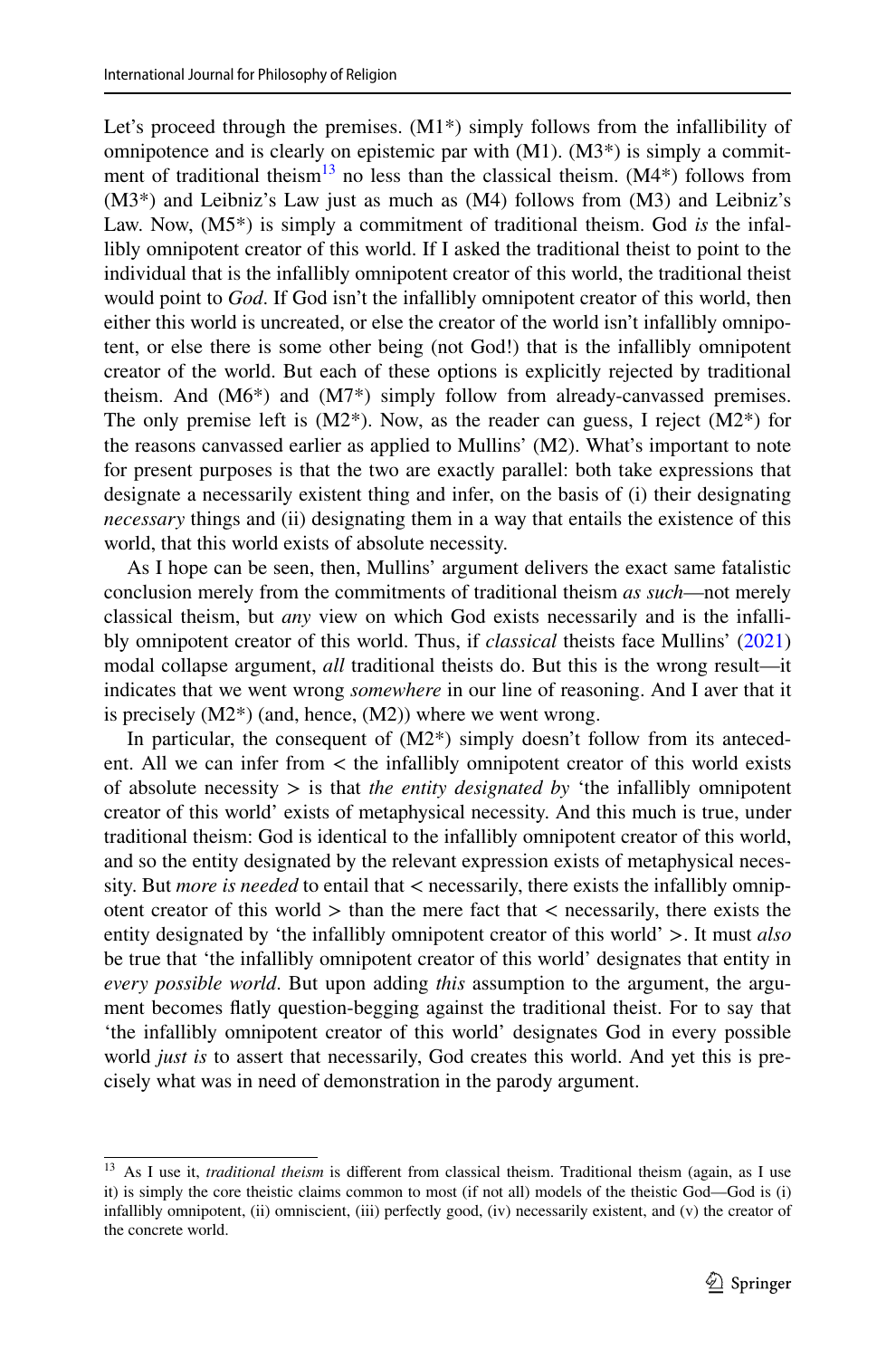Mullins' new modal collapse argument, then, doesn't seem to work. Now let's move onto an underdiscussed powers-based modal collapse argument.

#### **Powers‑based modal collapse argument**

Powers-based modal collapse arguments focus on God's being *pure actuality*, i.e., devoid of potentiality for change and for being diferent across worlds. This commitment of classical theism, Mullins argues, is incompatible with God's freedom. God's freedom entails that God has unactualized potential. For instance, God created this world, but he had the potential to create a diferent world. And this potential went unactualized. Thus, if God is purely actual—utterly devoid of potential—then God is unfree. Consequently, creation and its contents exist of metaphysical necessity, since God *must* create them. My aim in this section is to assess this powers-based modal collapse argument. Mullins puts the argument pithily:

Could God have refrained from creating the universe? If God is free then it seems that the answer is obviously 'yes.' He could have existed alone. Yet, God did create the universe. If there is a possible world in which God exists alone, God is not simple. He eternally has unactualized potential… (2013, pp. 195–196)

Elsewhere Mullins articulates the argument like so:

If God could create this universe, but chose not to, God would have unactualized potential. So in order to be pure act, God must create this universe. The same is true of any other potential universes that God might be able to create. Say it is possible to create a multiverse. Then God must create the multiverse. Otherwise, God will have unactualized potential and not be pure act. For any possible universe that God can create, He must create. Otherwise, God will have unactualized potential. (2016, p. 140)

To get a clearer grip on the argument, let's formalize it:

- 7. If God could have done  $\varphi$  but does not actually do  $\varphi$ , then God has unactualized potential.
- 8. God could have created a diferent universe (or no universe at all), but (obviously!) did not actually do so.
- 9. So, God has unactualized potential. (7, 8)
- 10. If God has unactualized potential, then classical theism is false.
- 11. So, classical theism is false. (9, 10)

This argument, though, does not succeed—or, at the very least, it should not convince classical theists to abandon their classical theism.

Here is my frst response. The classical theist will simply reject premise (7) and say that God's 'doing something diferent' merely amounts to a *diferent states of afairs' obtaining* (with a dependence on God). To say (without further,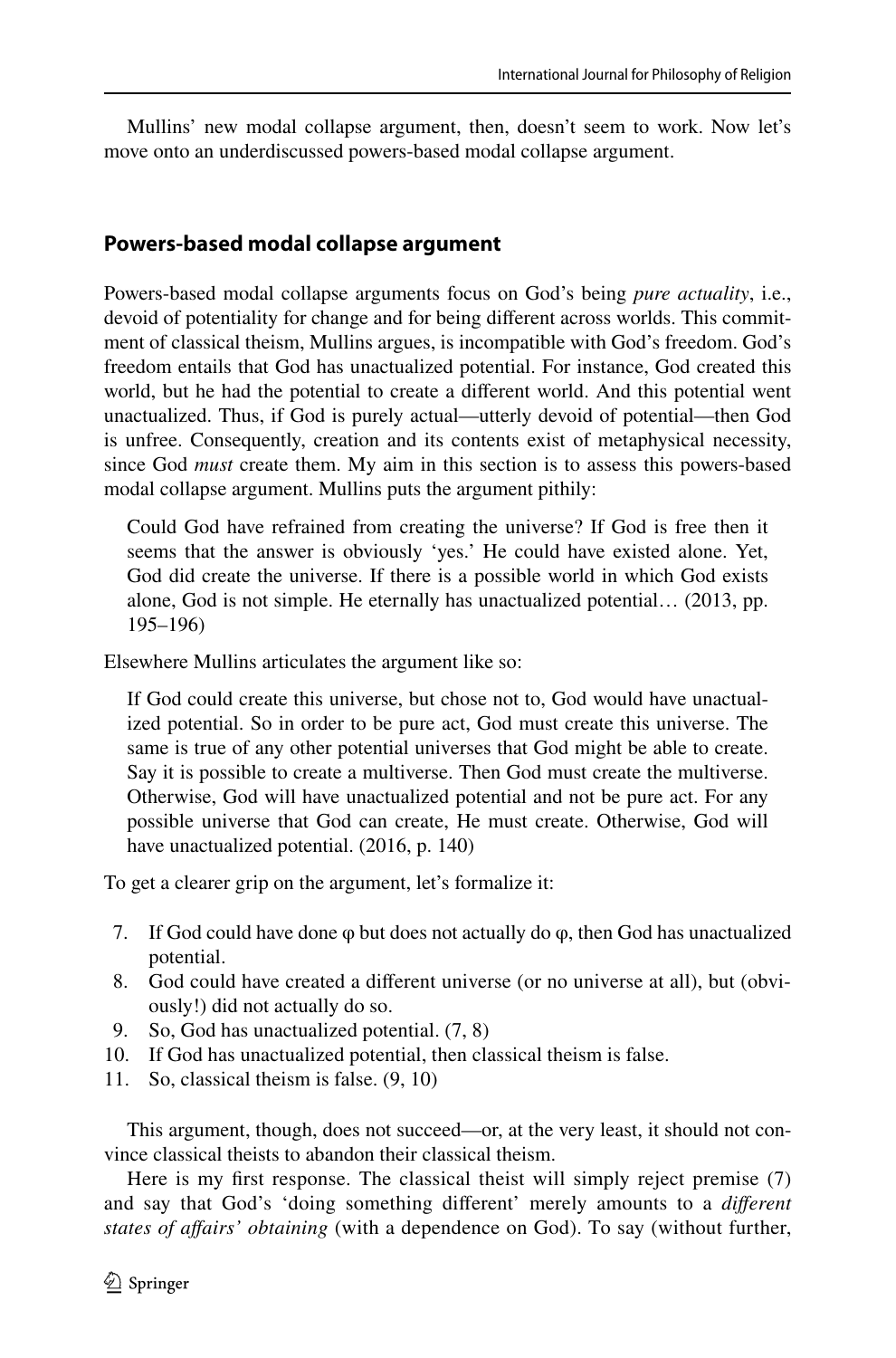independent justifcation) that this requires *God himself* to have some unactualized potential is to beg the question against the classical theistic position, according to which God is not cross-world diferent despite creation being cross-world diferent.

Here's another way to put it. Everything on God's end is fully realized, fully actualized. God's act (with which he is identical) is fully, wholly, and purely actual. But this act can indeterministically give rise to diferent efects across diferent worlds. And we truthfully predicate 'does A (not B) in  $w_A$ ' and 'does B (not A) in  $w_B$ ' of God *not* in virtue of *God's* being (intrinsically or entitatively) diferent across such worlds, but *instead* in virtue of A indeterministically coming about in  $w_A$  with a dependence on God (in the former case) and (in the latter case) B indeterministically coming about in  $w_B$  with a dependence on God.

Now, one might object: wouldn't *God himself* be diferent across such worlds, inasmuch as he exercises one capacity in one world (his capacity to create A) and a diferent capacity in another world (his capacity to create B)?

But this is simply not the case for the classical theist. God's one, simple, immutable act (with which he is identical) exists in  $w_A$  and in  $w_B$ ; and A (not B) indeterministically arises from God's act in  $w_A$  whereas B (not A) indeterministically arises from God's act in  $w_B$ ; and it is in virtue of these facts alone that God is said to exercise one capacity in one world and a diferent capacity in another world. On God's end, there is a simple, cross-world invariant act. Nevertheless, we can *truthfully characterize* this act differently across such worlds in virtue of the act's indeterministically producing A in one world and B in another. This view does not require God to possess any potency whatsoever, and nor does it require there to be some positive ontological item in reality which corresponds to 'a capacity to produce A' which is numerically distinct from some other positive ontological item in reality which corresponds to 'a capacity to produce B'.

But, the objector protests, how could we truthfully predicate, of God's act, that it is an act of bringing A (not B) about in  $w_A$  and an act of bringing B (not A) about in  $w_B$  if there isn't some corresponding difference in God? Doesn't truth correspond with reality, such that a diference in true predications requires some diference in reality itself? And so if we're *truthfully* predicating diferent (and, indeed, incompatible) things of God's act across worlds, this would surely require some diference *in that act* across worlds. For there is no diference in truth value without some corresponding diference in reality itself. That's just the standard correspondence theory of truth, no?

In reply, it is correct that a diference in truth across such worlds requires some diference in reality itself across such worlds. (At least by my correspondence theorist lights.) Thus, a diference in true predications concerning God's act across such worlds requires some diference in reality across such worlds. But it is a mistake to say that this requires some diference *in the act itself* across worlds. For we can truthfully predicate things of the act that are true *not* in virtue of how the act is *in itself* but rather how the act *connects with other things*. And thus the cross-world differences in true predications of God's act need not demand cross-world diferences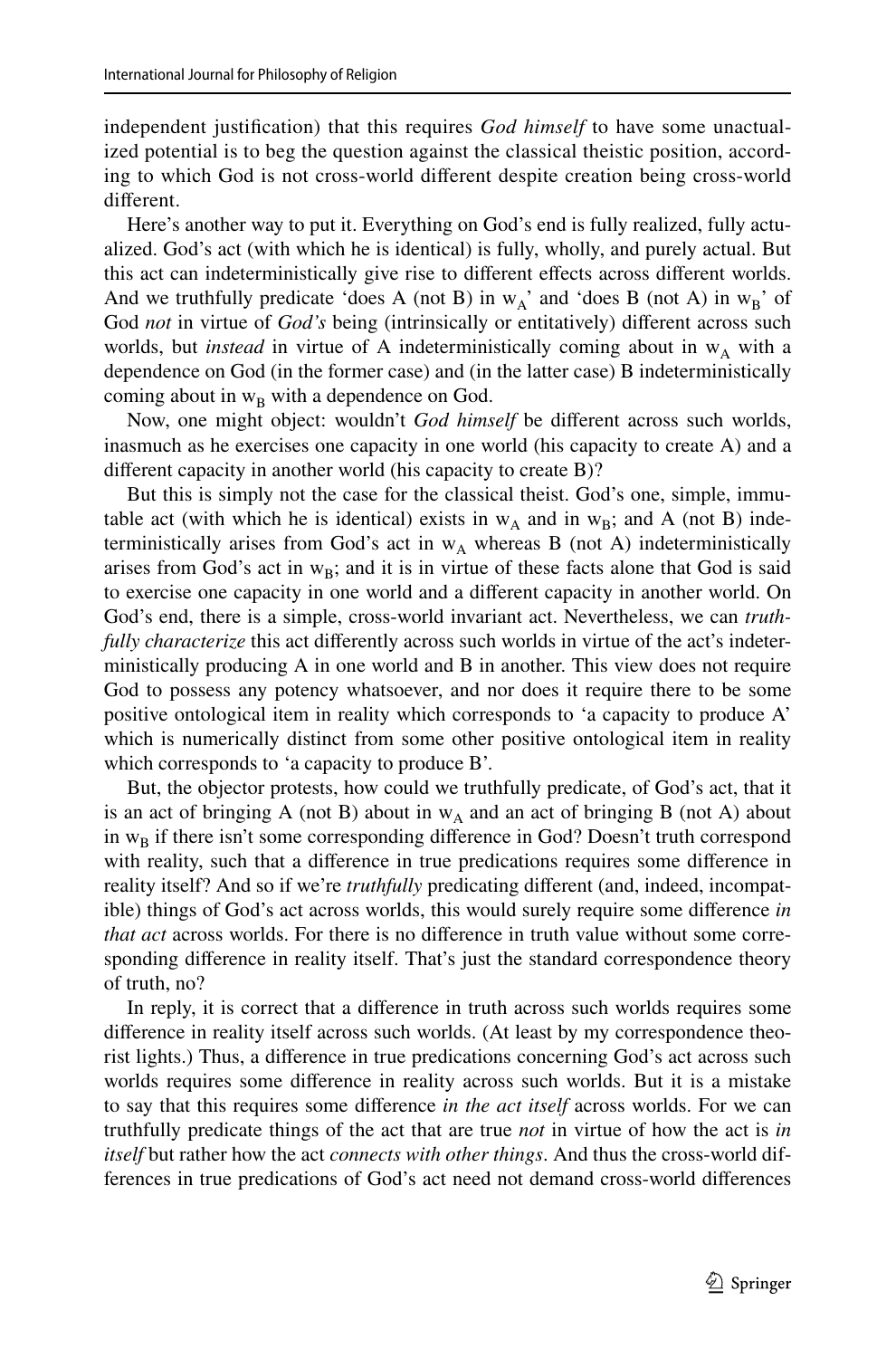in the act itself but can instead—at least in principle—only demand cross-world differences in *those other things* to which the act is connected.<sup>[14](#page-11-0)</sup>

And, so, here is the story. 'God exercises his capacity to produce A but does not exercise his capacity to produce B' is true in  $w_A$  in virtue of:

- 12. God's act (with which God is identical);<br>13. A's obtaining: and
- A's obtaining; and
- 14. A's being an indeterministic efect of God's act.

By contrast, 'God exercises his capacity to produce B but does not exercise his capacity to produce A' is true in  $w_B$  in virtue of:

- 12. God's act (with which God is identical);
- 13\*. B's obtaining; and
- 14\*. B's being an indeterministic efect of God's act.

This story doesn't require that the act itself be cross-world variant (or that there must be numerically distinct acts across worlds). Moreover, the story preserves the correspondence theory of truth, since diferences in the true predications of God's act are, indeed, accompanied by diferences in reality across worlds. (To see this, compare (13) and (14) with  $(13^*)$  and  $(14^*)$ ).

That, then, is my frst response to Mullins' argument. My second response is that an exactly parallel problem would afflict non-classical theistic models of God (and, indeed, any view on which there is some indeterministic explanatory link between the necessary and the contingent). Let N be everything necessary (and only everything necessary) in God (e.g., God's essential attributes, the reasons and desires he essentially possesses, etc.), and let C be everything contingent (and only everything contingent) in God (e.g., his contingent intention(s), his contingent act of will, etc.).

Now, obviously there is going to be *some* explanatory link between N and C[.15](#page-11-1) Suppose C<sub>1</sub> (not C<sub>2</sub>) obtains in w<sub>1</sub> whereas C<sub>2</sub> (not C<sub>1</sub>) obtains in w<sub>2</sub>. Then, N could have given rise (via an indeterministic explanatory link) to  $C_1$  (and not  $C_2$ ) or N could have given rise to  $C_2$  (and not  $C_1$ ). But per the original argument's own reasoning, this would imply that in  $w_1$ , N has some potential for giving rise to  $C_2$  which goes unactualized. (And, likewise, in  $w_2$ , N has some potential for giving rise to  $C_1$ which goes unactualized.)

But this, of course, leads to a contradiction. By defnition, N is everything necessary about God. N therefore has no potential for being diferent. To have potential

<span id="page-11-0"></span><sup>14</sup> Alternatively, one could say that it is only *those other things* that are connected or related to the act (not vice versa), where the relation they bear to the act is one of causal dependence.

<span id="page-11-1"></span><sup>15</sup> Why? Because (i) otherwise, C is just an inexplicable, brute happening; (ii) God contingently *acts* as he does at least in part because of *who he is* (e.g., because he is loving, merciful, just, etc.), and this means that C is explained at least in part by N; and (iii) God's contingent acts are not arbitrary but instead are reason-based, and this means that his acts are partially explained in terms of the reasons which God essentially has (e.g. in every possible world, God has (non-necessitating) reason to actualize moral agents with whom he can share his love).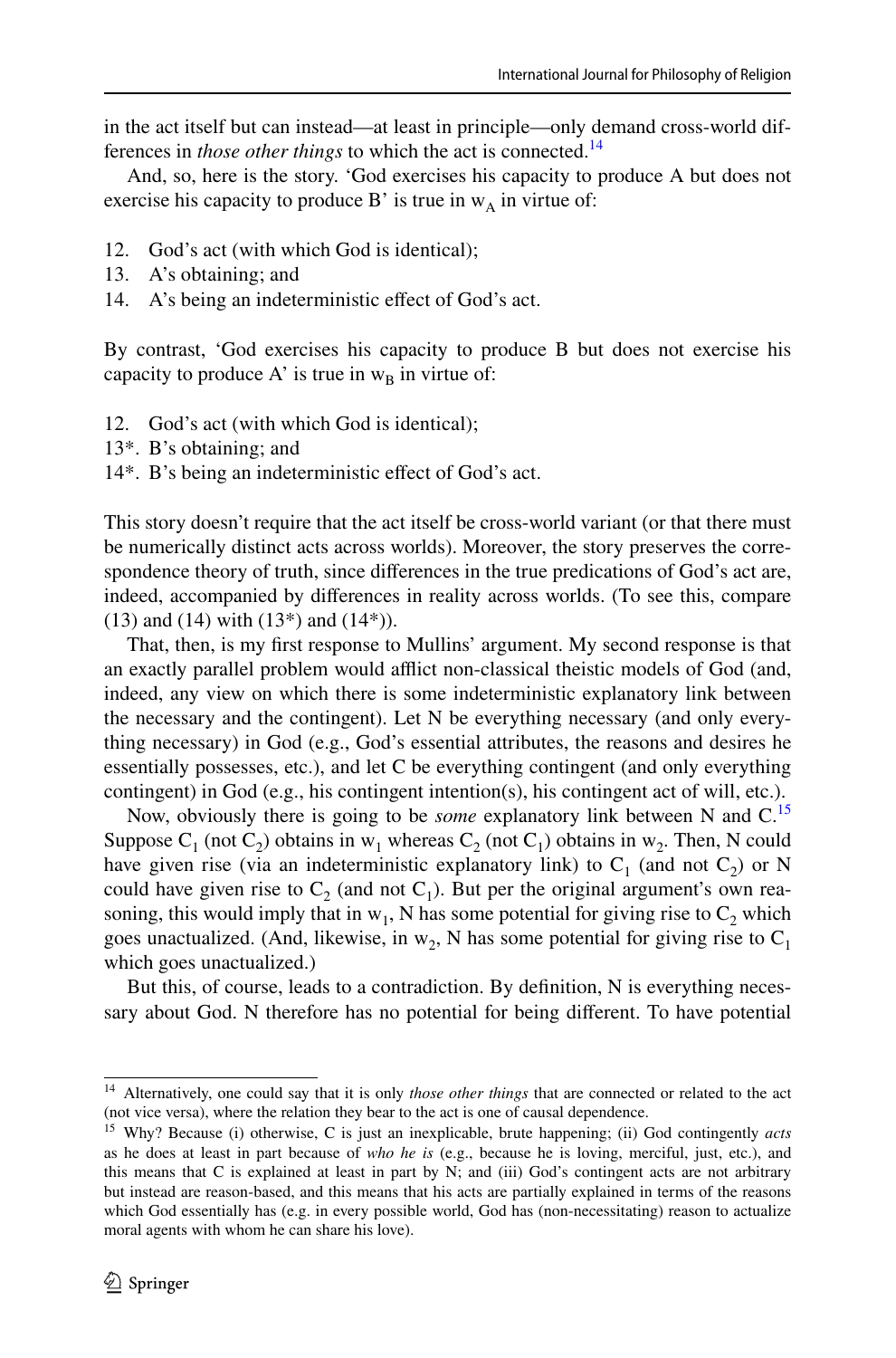for being diferent would imply *some* contingency (even if only a contingent property). But that's absurd, since N is by defnition *wholly necessary*, with *no* admixture of contingency.

The parody argument, then, would run:

- 7<sup>\*</sup>. If N could have given rise to  $\varphi$  but does not actually give rise to  $\varphi$ , then N has unactualized potential.
- 8\*. N could have given arise to diferent contingent features of God (e.g., the contingent act of refraining to create the universe), but (obviously!) did not actually do so.
- 9\*. So, N has unactualized potential. (7\*, 8\*)
- $10^*$ . If N has unactualized potential, then non-classical theism is false.<sup>[16](#page-12-0)</sup>
- 11\*. So, non-classical theism is false. (9\*, 10\*)

Perhaps there's some symmetry breaker in terms of the link between the classical theistic God and creation being *causal* as opposed to the link between N and C being *non-causal*. But, frst, it's hard to see why this constitutes a *relevant* diference. (After all, surely what matters here is simply the *indeterminism*, which is present on both accounts). And, second, the onus of justifcation is on the *proponent* of the powers-based modal collapse argument to show why this *is* a symmetry breaker (not on the detractors to show why it *isn't*)—and that's something proponents of such arguments have yet to do.

For these two reasons, the powers-based modal collapse argument does not succeed.

#### **The death of modal collapse arguments**

Refection on the aforementioned argument provides us with a tool for seeing why any modal collapse argument based solely on (i) the identity of God with God's act of creation or (ii) God's being purely actual will not succeed. All that's needed is indeterministic causation—that is, causation in which the existence of the cause, C, does not necessitate the existence of the effect, E. So long as God's act (with which he is identical) merely indeterministically causes its effects, modal collapse is entirely averted. For in indeterministic causation, one and the same C exists in worlds in which E exists *and* in worlds in which E does not exist. C is thus not cross-world variant—given identical causal conditions C, E may or may not obtain. No potential feature of the cause is actual in one world that isn't actual in the other, in this case, since identical causal conditions C obtain in each world. Moreover, C can be metaphysically necessary without E being metaphysically necessary, since

<span id="page-12-0"></span><sup>16</sup> Since non-classical theism requires that N is wholly necessary—in which case, it is devoid of contingency. And in that case, it is also devoid of potency. (I am assuming that the non-classical theist agrees with the classical theist that God is not a contingent being).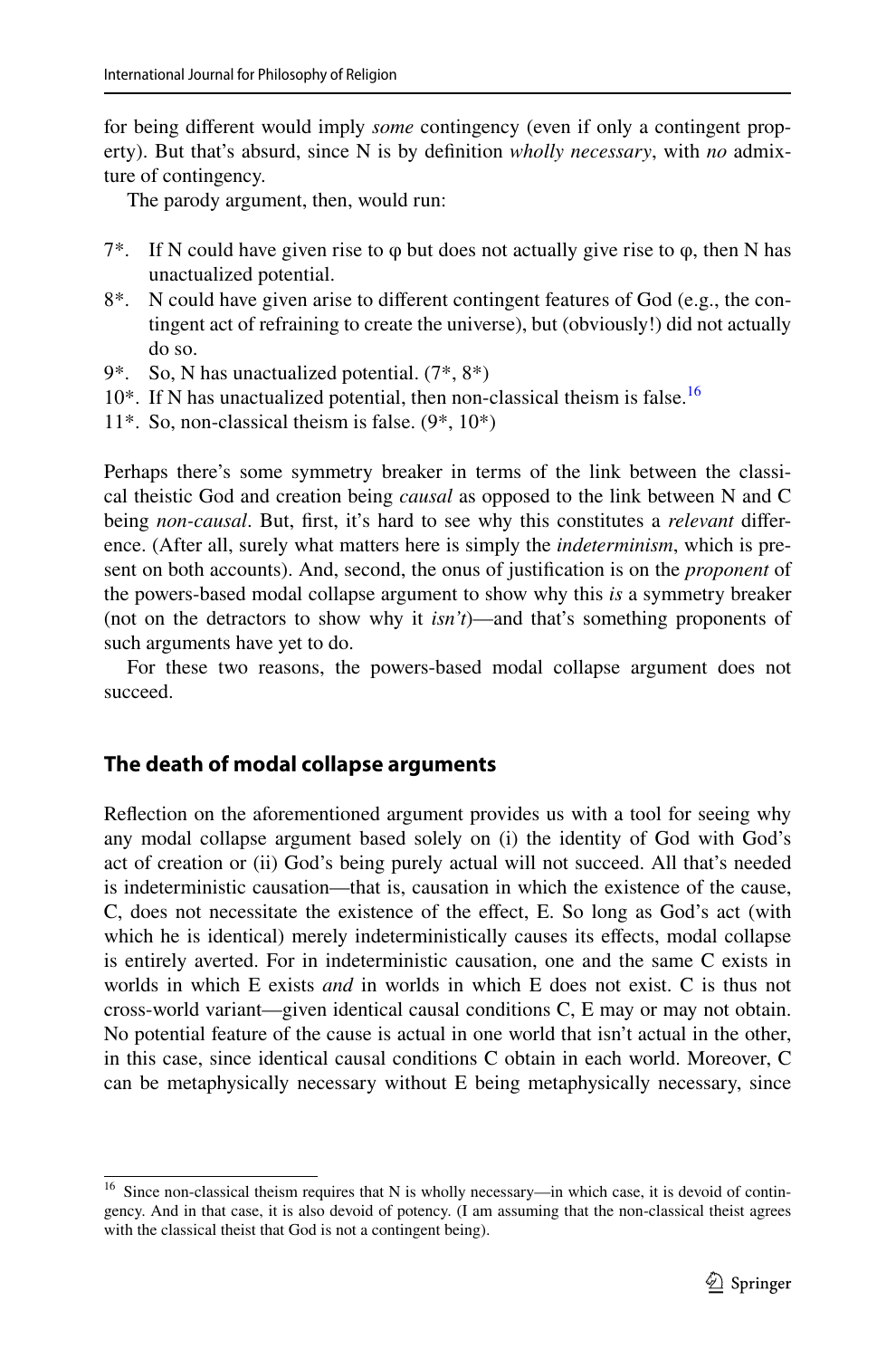C exists in worlds without E (by dint of the causal link between C and E being an *indeterministic* one).

Applying this to the classical theistic God, we can see that so long as the causal link between God (else: God's act, with which God is identical) and creation is indeterministic, then God need not have some potency which is actualized in one world instead of another; and, moreover, the efect need not be metaphysically necessary simply by dint of the cause's being metaphysically necessary. God can be both metaphysically necessary and utterly devoid of potency whilst creation itself is wholly contingent. This much simply follows from the notion of indeterministic causation. To mount modal collapse arguments, then, detractors of classical theism must add a premise to the efect that indeterministic causation is impossible, or at least indeterministic causation between God (as cause) and creation (as efect) is impossible. And not only must they *add* such a premise; they must *justify* it (lest they beg the question against the classical theist).

But such a justifcation might well do more harm than good. For, plausibly, it will equally rule out any libertarian view of free will. Moreover, any argument for the impossibility of indeterministic *causation* would seem equally to support the impossibility of any kind of indeterministic *dependence*. But in that case, non-classical theists are equally threatened, since God's contingent act of creation, under nonclassical theistic models of God, is dependent on more fundamental, necessary features of God (e.g., God's character, knowledge, perfection, goodness, desires, reasons, etc.). And in that case, non-classical theists are committed to indeterministic dependence no less than classical theists.

Finally, note that God's being *identical* with his act does nothing, by itself, to entail modal collapse if the link between that act and its efect (viz., creation) is indeterministic. In worlds in which the act gives rise to a creation, one can truly predicate, of that act, that it is a divine creative act and that the act (by dint of being identical to God) is absolutely necessary. In worlds in which that self-same act gives rise to *no* creation, one can truly predicate, of that act, that it is a divine refraining-from-creating act and that the act is absolutely necessary.<sup>17</sup> To drive this point home, consider again non-classical theism's commitment to God's necessary layer/ features N and contingent layer/features  $C_1$  and  $C_2$  (where  $C_1$  is all and only God's contingent features in one world and  $C_2$  is all and only God's contingent features in a *different* world, and where  $C_1$  is different from  $C_2$ ). We can now say: in worlds in which N gives rise to  $C_1$ , one can truly predicate, of N, that it is a  $C_1$ -generating thing and that this thing (i.e., the entity picked out by 'the  $C_1$ -generating thing') is absolutely necessary. In worlds in which that self-same N gives rise to  $C_2$  instead, one can truly predicate, of N, that it is a  $C_2$ -generating thing and that this thing is absolutely necessary. The cases of non-classical and classical theism are exactly parallel. Moreover, the facts that (i) N is a  $C_1$ -generating thing in one world and that (ii) N is absolutely necessary plainly do not entail that (iii) necessarily, there is a

<span id="page-13-0"></span><sup>&</sup>lt;sup>17</sup> All that's needed is that the relevant predication is true not in virtue of how God is in himself but instead in virtue of creation's dependence (or lack thereof) on God. In other words, all we need is that the relevant predication is *extrinsic*.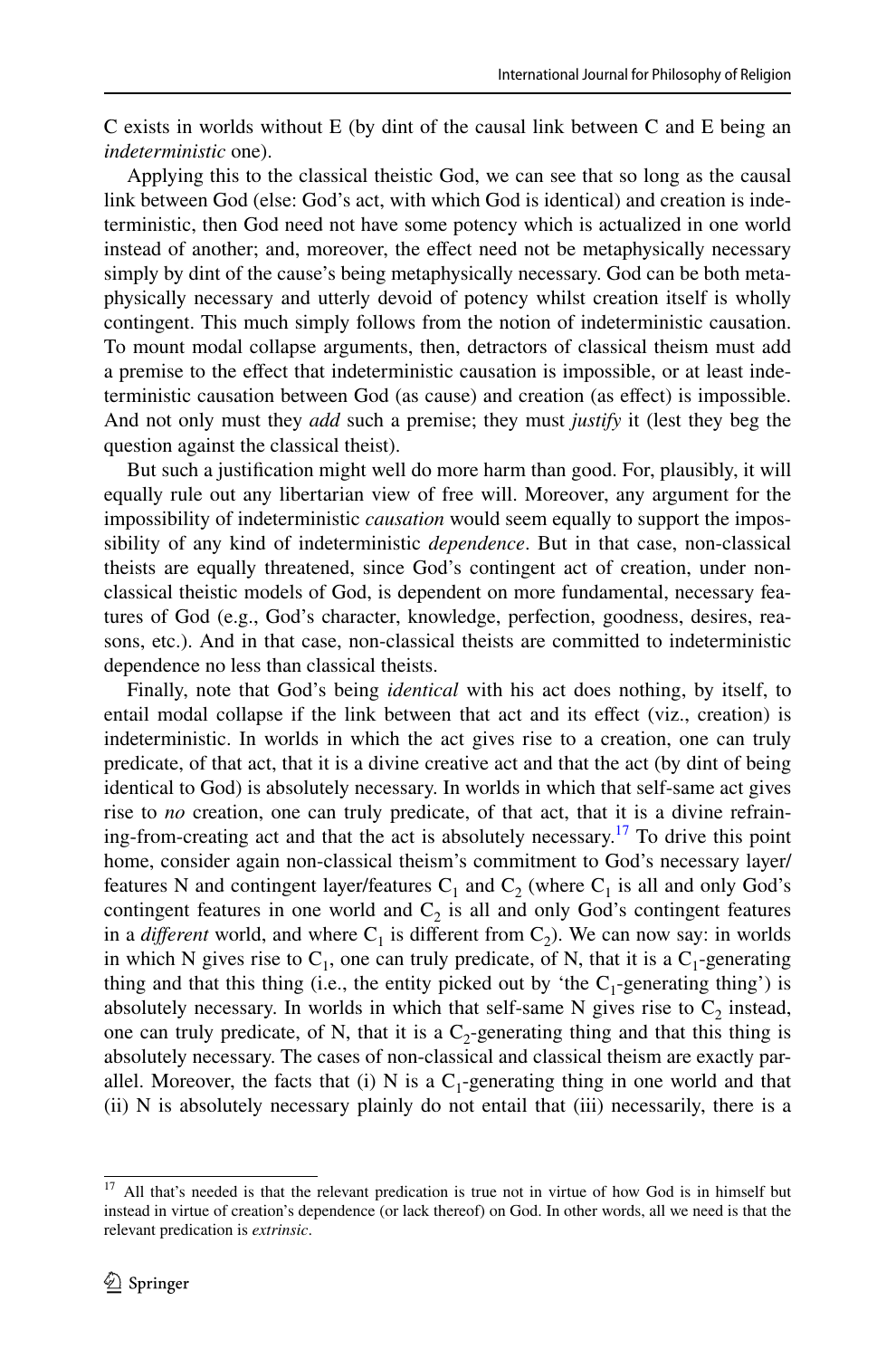$C_1$ -generating thing. Likewise, the facts that (i) God is a divine creative act in one world and that (ii) God is absolutely necessary plainly do not entail that (iii) neces-sarily, there is a divine creative act.<sup>[18](#page-14-0)</sup>

The upshot, I think, is this. We've here established the right-to-left side of the biconditional from earlier: the classical theist can avoid modal collapse *if and only if* God's act indeterministically produces its effects. So long as indeterminism is an option for the classical theist—which, it should be noted, must be an option for *any* theist (classical or non-classical) who thinks God is free to create or refrain from creating—the modal collapse objections based on God's pure actuality or God's identity with God's acts are—to put things polemically—dead. But the death is not fruitless. For it paves the way for new potential problems for classical theism. It is to a brief sketch of these problems that I turn next.

# **A** *fruitful* **death**

The death of modal collapse arguments is not something to mourn. For refection on such arguments spawn new paths of inquiry that can and should be explored in future work. My purpose in this section is not to *defend* the following paths; it is, instead, to *motivate* and *sketch* them in the hopes of advancing modal collapse debates beyond death and into fruits.

#### **Intentional directedness**

The frst problem derives from what, upon refection, seems to be essential to intentional action. An intentional action seems, of its very nature, directed towards the specifc, defnite outcome the agent seeks to actualize. Consider: plausibly, an intentional causal act is ultimately goal-oriented; it is directed towards (aimed at, about, targets) a distinct state of afairs. This just seems constitutive of intentional action such actions are, by their very natures, directed toward or referred to a distinct target state.

But—and this is where the problem comes in—it seems that classical theists must deny this intuitively plausible understanding of the nature of intentional action. For God's act of creation is certainly an intentional act (if only analogously so). That God is personal and hence intentionally acts is a core commitment of traditional theism, and so *a fortiori* it is likewise a core commitment of classical theism.<sup>[19](#page-14-1)</sup>

<span id="page-14-0"></span><sup>&</sup>lt;sup>18</sup> It should be clear, from context, that in each of the previous two sentences, (iii) is intended to be read *de dicto* rather than *de re*. That is, the frst instance of (iii) means: the necessary truth of the proposition  $\lt$  there is a C<sub>1</sub>-generating thing  $\gt$ , while the second instance of (iii) means: the necessary truth of the proposition < there is a divine creative act >.

<span id="page-14-1"></span><sup>&</sup>lt;sup>19</sup> Could the classical theist deny that God intentionally acts? It's hard to see how. First, this runs contrary to the explicit afrmations of at least many classical theist scholars. As Thomas Ward points out, at least for *Christian* classical theistic refection on the doctrine of creation, God's intentional action must serve as a guidepost and foundation (Ward, [2020,](#page-19-17) p. 5). And as the classical theist Ron Highfeld explains, "God's act of creating is not irrational or arbitrary but is accompanied by God's intentions and is directed toward an end" (Highfeld, [2015,](#page-19-18) p. 77). Second, part of what demarcates theism from views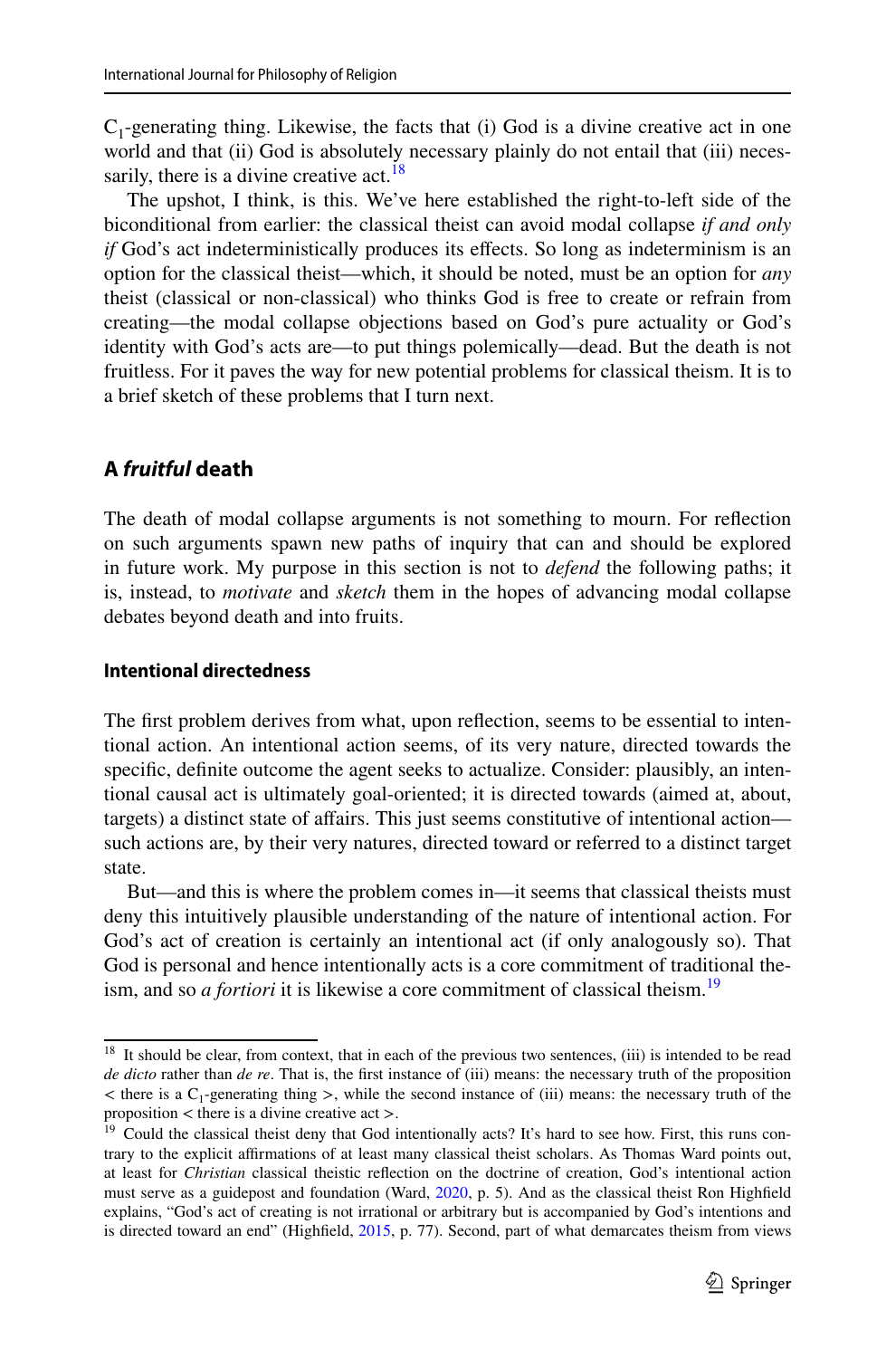But God's (creative) intentional  $act(s)$ , under classical theism, cannot be directed towards a specifc, determinate outcome. This is because under classical theism, God's one, simple act (across *all possible worlds*) is numerically identical to God himself. Whether God's simple act brings about an infnite multiverse, or infnitely many infnite multiverses, or a fnite universe, or nothing at all—or anything in between—absolutely nothing about God himself and his states (e.g., intentions, desires, willings, etc.) varies. There is thus absolutely nothing about *God's act itself* which makes it an intentional act to bring about *this particular universe* (as opposed to that other one, or none at all). *Nothing* about the *act itself* is directed towards any one specifc creation in particular, since one and the same act—without any crossworld variance or diference—would have counted as an intentional act to actualize creation C (*for any possible creation C*, or even the utter *absence* of created things) *no matter which C obtained*. The act itself is therefore not directed toward or referred to any outcome in particular among the infnite array of possible outcomes. (In fact, this seems straightforwardly entailed by the responses on behalf of classical theism, presented and defended earlier, in response to modal collapse arguments. For such responses grant that God's act is only an intentional act *to create* in virtue of *creation itself obtaining*. Nothing about the act itself, then, specifes whether it is an intentional act to create. Its status as such is parasitic on the *efect itself* coming to be). And as we've seen, this result contradicts what *prima facie* seems to be the very nature of intentional action.

Now, one might, along lines similar to those pursued in Grant and Spencer [\(2015](#page-18-10)), respond to the abovementioned problem by saying that whether or not God's intentional acts are directed towards a specifc, target outcome depends on how we 'divvy up' (as it were) said acts (i.e., on what we take such acts to consist in). In particular, we must distinguish between what is involved in such acts on *God's side* from what such acts consist in *taken as a whole* (i.e., the entire ontological foundation for our predications of actions intending creatures to God) (*ibid*). For although nothing on *God's side* is directed to any specifc efect, the action *as a whole* may be directed towards a specifc efect in virtue of partly *consisting in* that very efect. So—the objection continues—depending on how we divvy up God's acts, the classical theist can preserve the deeply intuitive understanding of the nature of intentional acts as by nature directed towards a specifc target state.

This is a valuable objection. Here's a reply on behalf of the original problem.<sup>[20](#page-15-0)</sup> Even if this objection preserves directedness toward a specifc outcome for the act

Footnote 19 (continued)

like deism and various non-theisms is that ultimate reality is *personal* (in some sense—perhaps only analogously). And surely *acts intentionally* is partly constitutive of *being personal*. Third, some of the most powerful arguments for theism not only become *unavailable* to classical theists if they deny that God intentionally acts, but they also become arguments *against* classical theism. For instance, the fnetuning argument, all sorts of teleological arguments, and many more arguments besides—if successful show that whatever is ultimately responsible for the universe is an *intentional* agent.

<span id="page-15-0"></span><sup>&</sup>lt;sup>20</sup> Recall that I am not mounting these problems as positive arguments against classical theism; I am simply *sketching* such problems in the hopes of *advancing modal collapse debates* to issues about divine action raised by the death of modal collapse arguments.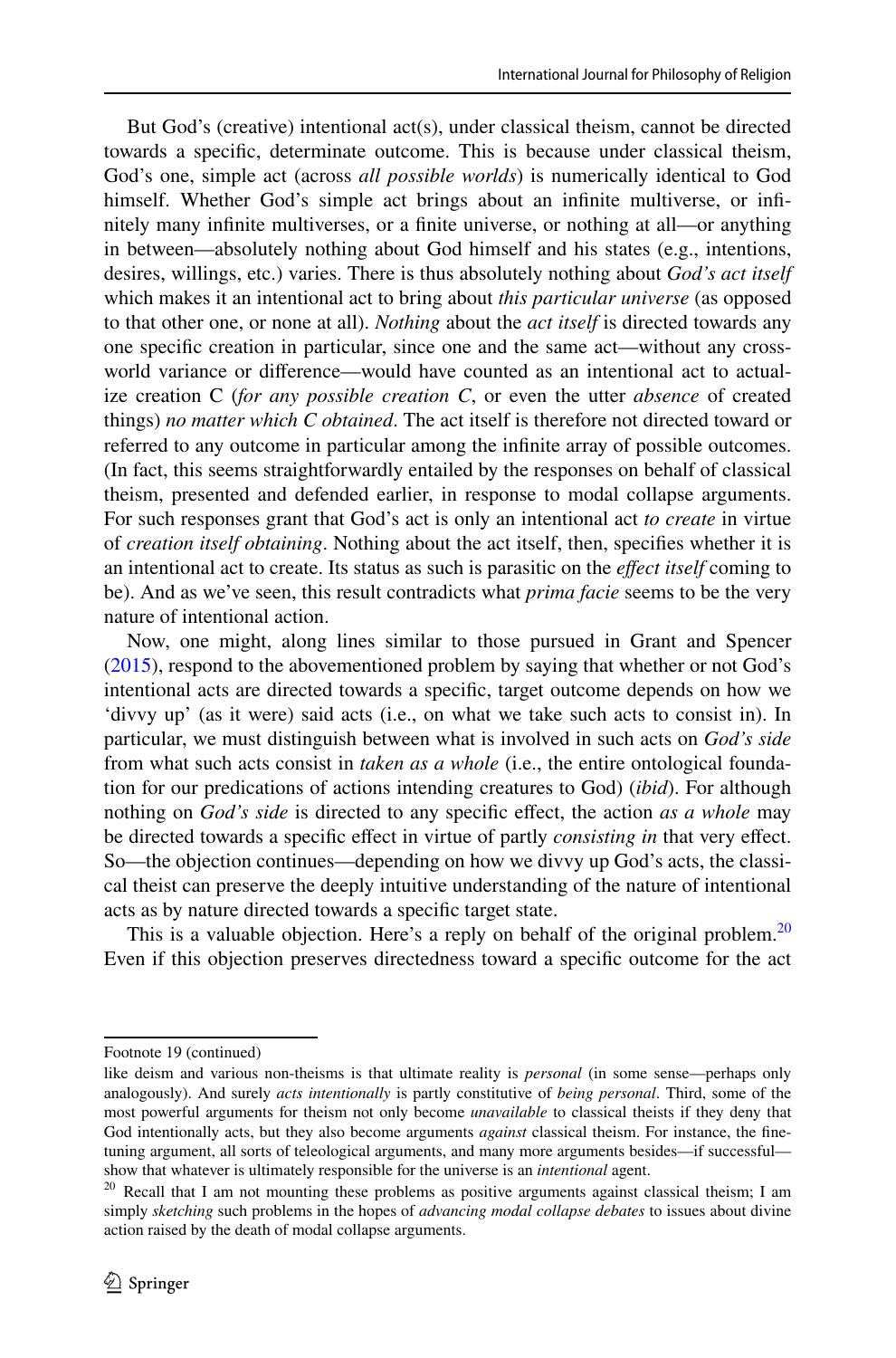*as a whole*, it doesn't seem to preserve it for the entity of which such preservation is *needed* in order to respect the intuitive idea that intentional acts are by nature directed towards a specifc target state. The driving force behind the intuition is that something about the *agent themself*—some 'doing' of theirs, some activity on *their* end, not on the part of their *effects*—is by nature directed toward the specific effect in question. It is by dint of *this* that the agent can be meaningfully said to intentionally act—or so the intuitive thought goes. To say that the essential directedness toward a distinct target state simply consists in that target state *itself* coming about seems to quite literally change the subject—to change what is intuitively required to be the subject of the 'essential directedness toward'—namely, the agent *themself*, or something about them—to some *other* subject—namely, the *efect itself* coming to be. Indeed, the coming-to-be of the efect itself is intuitively *posterior to* and *resultant from* the intentional directedness of the agent's act and hence cannot be that *in virtue of which* the act is intentionally directed in the relevant manner. Thus, the original problem retains its force.

Here's another objection. God's intention is directed toward one distinct state of afairs that is love of himself. The created efects *fall under* this broader intention and are therefore efects of one and the same act with the same intention across all possible worlds.

By way of response, this objection just doesn't seem to target the problem. The problem is as follows. God intentionally acts (if only analogously so) to create this particular world. Intentional acts are by nature directed towards their intentional object(s), i.e., that toward which they aim. In other words, God's intentional act to create this particular world is by nature directed towards this particular world. But under DDS, on which God is identical to his one act across all possible worlds, none of God's intentional acts are by nature directed towards any particular world. So, DDS is false. Pointing to the fact that God's act isn't, after all, directed toward this particular world but instead directed to loving himself is only to *reinforce* the argument: it is simply to *grant* that God's acts across worlds aren't, after all, intentionally directed specifcally toward the relevant created efects in that world. Instead, the intention is exactly as it is in any other world, including ones in which an infnite multiverse co-obtains with God to ones in which God exists alone to everything in between. Far from *undermining* the problem, then, this objection arguably *supports* it.

#### **Providence**

Let's consider, now, the second new potential problem for classical theism resulting from the death of modal collapse arguments. In particular, the problem is that classical theism seems to exacerbate the problem of luck for libertarianism and thereby threatens God's radical providence over which precise creation obtains (and, indeed, whether creation obtains at all).<sup>[21](#page-16-0)</sup> For under classical theism, one can fix *all* the facts

<span id="page-16-0"></span><sup>&</sup>lt;sup>21</sup> For some treatments of the problem of present luck for libertarianism (which is a version of the luck objection), see (*inter alia*) Haji ([2003\)](#page-18-11), ( [2013](#page-19-19)), Levy ([2005\)](#page-19-20), Mele ([2006\)](#page-19-21), Franklin [\(2011](#page-18-12)), and Shabo ([2014\)](#page-19-22).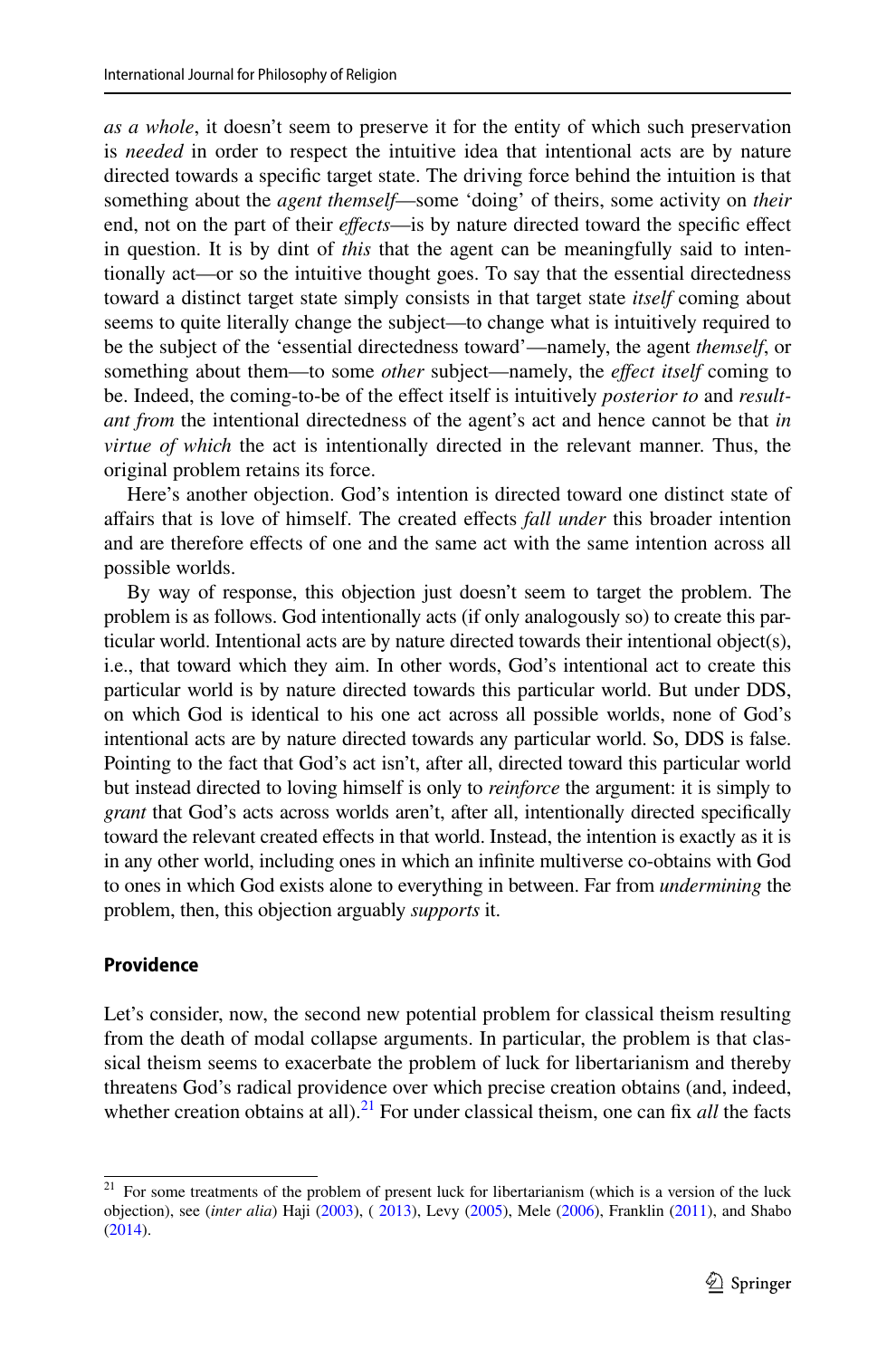about God himself and yet *any creation whatsoever* (or no creation at all) among the infnite array of possible creations can spring into being with a dependence on God. This simply follows from the radical indeterministic causal link between God and God's efect needed to avoid modal collapse arguments. Every fact solely about God is perfectly compatible with *any creation whatsoever* coming into being; there is no distinctive intentional act to bring about *this particular creation*. At the very least, this intuitively calls into question how God could be in control of whether this particular creation comes into being. Had any other of the infnite creations come about, *nothing* about God would have differed. And in that case, there is nothing we can cite on God's end to explain why *this particular creation* came into being. And in that case, it's hard to see how God can providentially control whether this particular creation (as opposed to the infnitely many others, or no creation at all) comes about.

To be sure, the literature on the luck objection is vast, and if it's a problem for classical theism, it is likely a problem for non-classical theisms too concerning the indeterministic link between God's necessary features N and God's contingent features C. But—and this is where a 'distinctive' problem for classical theism may arise—non-classical theisms seem to have resources for *mitigating* the problem that are unavailable to classical theism. In particular, many defenders of libertarianism hold that the possession of a variety of reasons upon which one's choices across worlds are diferentially dependent can help mitigate the luck objection, since one's actions—though not necessitated by the reasons in question—are still undergirded by reasons that distinctively favor each action in the respective worlds in which such actions obtain. One example of this response to luck objections is in Franklin [\(2012](#page-18-13)), who holds that something only counts as an agential *action* if it is appropriately caused by the agent's relevant mental states like "beliefs, desires, reasons, and intentions" (396–397). And even if one has reservations about a *causal* link between such prior mental states and the agent's act (say, because one thinks it is incompatible with agent-causal libertarian theories), few will deny the plausibility of there being *some* kind of dependence relation here (even if non-causal).

In keeping with this response, non-classical theisms can hold that there exists a multiplicity of reasons upon which God's diferent intentional acts across worlds are dependent, such that diferent reasons factor diferentially into the explanation of God's choices across worlds. But the existence of such a multiplicity of reasons would plausibly entail that there are positive ontological items intrinsic to but numerically distinct from God, meaning that classical theists cannot avail themselves of this maneuver. Moreover, the proposal in question entails that God's acts are dependent things—they are dependent on prior reasons. But God, under classical theism, is identical to God's acts, and hence if God's acts depend on something prior, God himself depends on something prior (thus violating divine aseity).

Once more, I emphasize that I am not here *defending* either of the above two problems. Instead, I am *sketching* and *motivating* them in hopes that the modal collapse literature shifts its focus on new problems—new fruits—arising from the death of modal collapse arguments.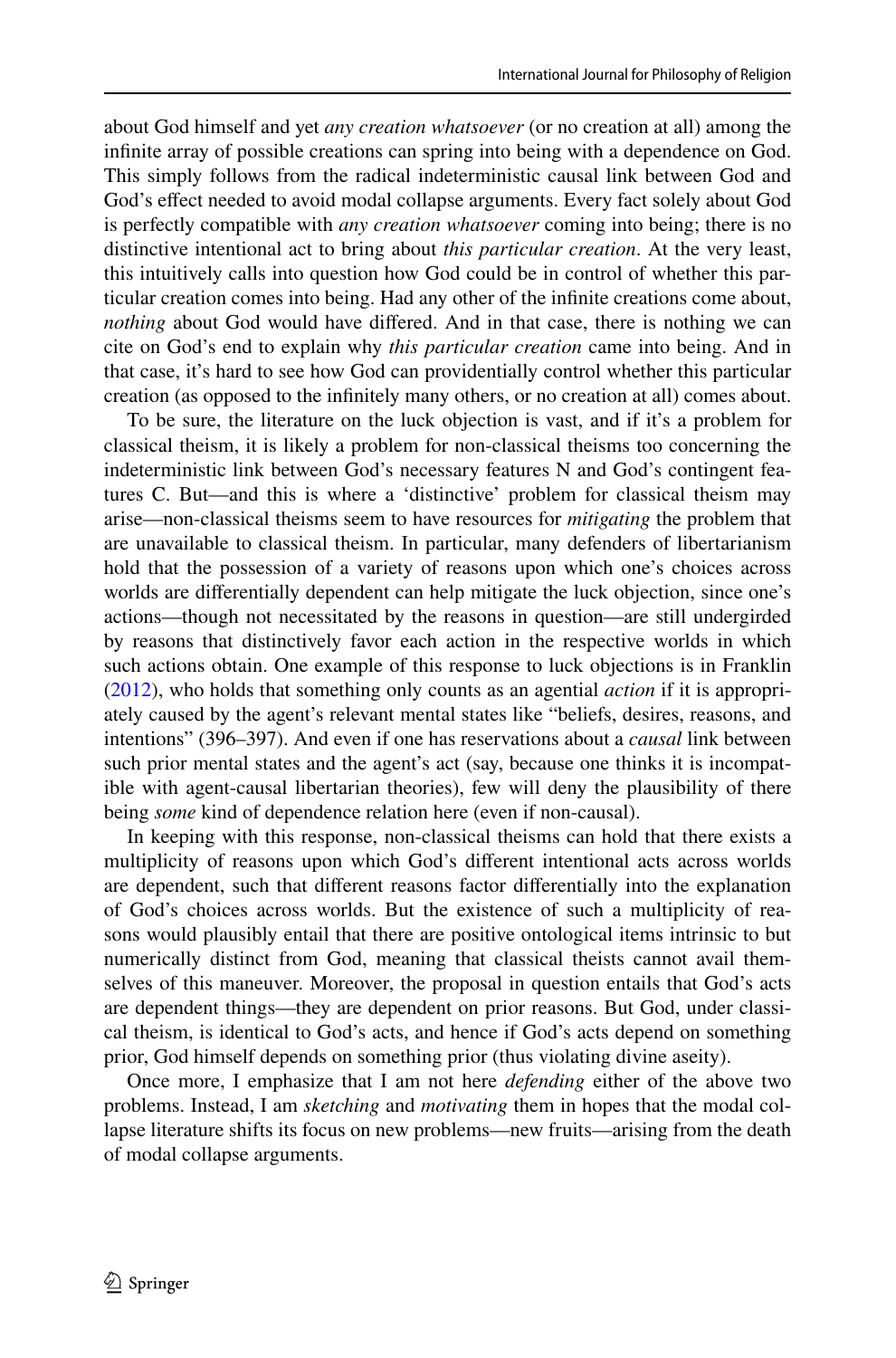## **Conclusion**

I frst articulated the SMCA in two variants and characterized and defended Tomaszewski's [\(2019](#page-19-14)) criticism thereof. I then critically examined Mullins' [\(2021](#page-19-2)) new modal collapse argument as well as a powers-based modal collapse argument. I next argued that modal collapse arguments based solely on God's pure actuality or God's identity with God's act(s) cannot succeed so long as we grant indeterministic causation. I then drew out two fruits of the death of modal collapse arguments that will, I hope, serve to advance discussions about divine action, God's nature, and modal collapse.<sup>[22](#page-18-14)</sup>

**Funding** No funding.

**Declaration**

**Confict of interest** The authors declare that they have no confict of interest.

# **References**

- <span id="page-18-2"></span>Anselm. (2001). *Proslogion: With the replies of Gaunilo and Anselm*. Hackett publishing company. Translated by T. Williams.
- <span id="page-18-1"></span>Augustine. (1887). *The City of God*. In P. Schaff (Ed.), *Nicene and Post-Nicene Fathers, First Series* (Vol. 2). Translated by Marcus Dods. Bufalo, NY: Christian Literature Publishing Co. Revised and edited for New Advent by Kevin Knight. Retrieved from [https://www.newadvent.org/fathers/1201.htm.](https://www.newadvent.org/fathers/1201.htm)
- <span id="page-18-3"></span>Bergmann, M., & Brower, J. E. (2006). A theistic argument against platonism (and in support of truthmakers and divine simplicity). In D. W. Zimmerman (Ed.), *Oxford studies in metaphysics.* Oxford: Oxford University Press.

<span id="page-18-6"></span>Brower, J. E. (2009). Simplicity and aseity. In T. P. Flint & M. C. Rea (Eds.), *The oxford handbook of philosophical theology.* Oxford: Oxford University Press.

- <span id="page-18-8"></span>Dolezal, J. E. (2011). *God without parts: Divine simplicity and the metaphysics of god's absoluteness*. Pickwick Publications.
- <span id="page-18-4"></span>Dolezal, J. E. (2017). *All that is in god: Evangelical theology and the challenge of classical christian theism*. Reformation Heritage Books.
- <span id="page-18-5"></span>Duby, S. J. (2016). *Divine simplicity: A dogmatic account*. Bloomsbury.
- <span id="page-18-0"></span>Fakhri, O. (2021). Another look at the modal collapse argument. *European Journal for Philosophy of Religion., 13*(1), 1–23.
- <span id="page-18-12"></span>Franklin, C. E. (2011). Farewell to the luck (and mind) argument. *Philosophical Studies, 156*, 199–230.
- <span id="page-18-13"></span>Franklin, C. E. (2012). The assimilation argument and the rollback argument. *Pacifc Philosophical Quarterly, 93*, 395–416.

<span id="page-18-7"></span>Grant, W. M. (2012). Divine simplicity, contingent truths, and extrinsic models of divine knowing. *Faith and Philosophy, 29*, 254–274.

- <span id="page-18-9"></span>Grant, W. M. (2019). *Free will and god's universal causality: The dual sources account*. Bloomsbury Academic.
- <span id="page-18-10"></span>Grant, W. M., & Spencer, M. K. (2015). Activity, identity, and god: A tension in aquinas and his interpreters. *Studia Neoaristotelica, 12*, 5–61.
- <span id="page-18-11"></span>Haji, I. (2003). Alternative possibilities, luck, and moral responsibility. *The Journal of Ethics, 7*(3), 253–275.

<span id="page-18-14"></span><sup>&</sup>lt;sup>22</sup> Thanks to an anonymous referee for helpful comments.